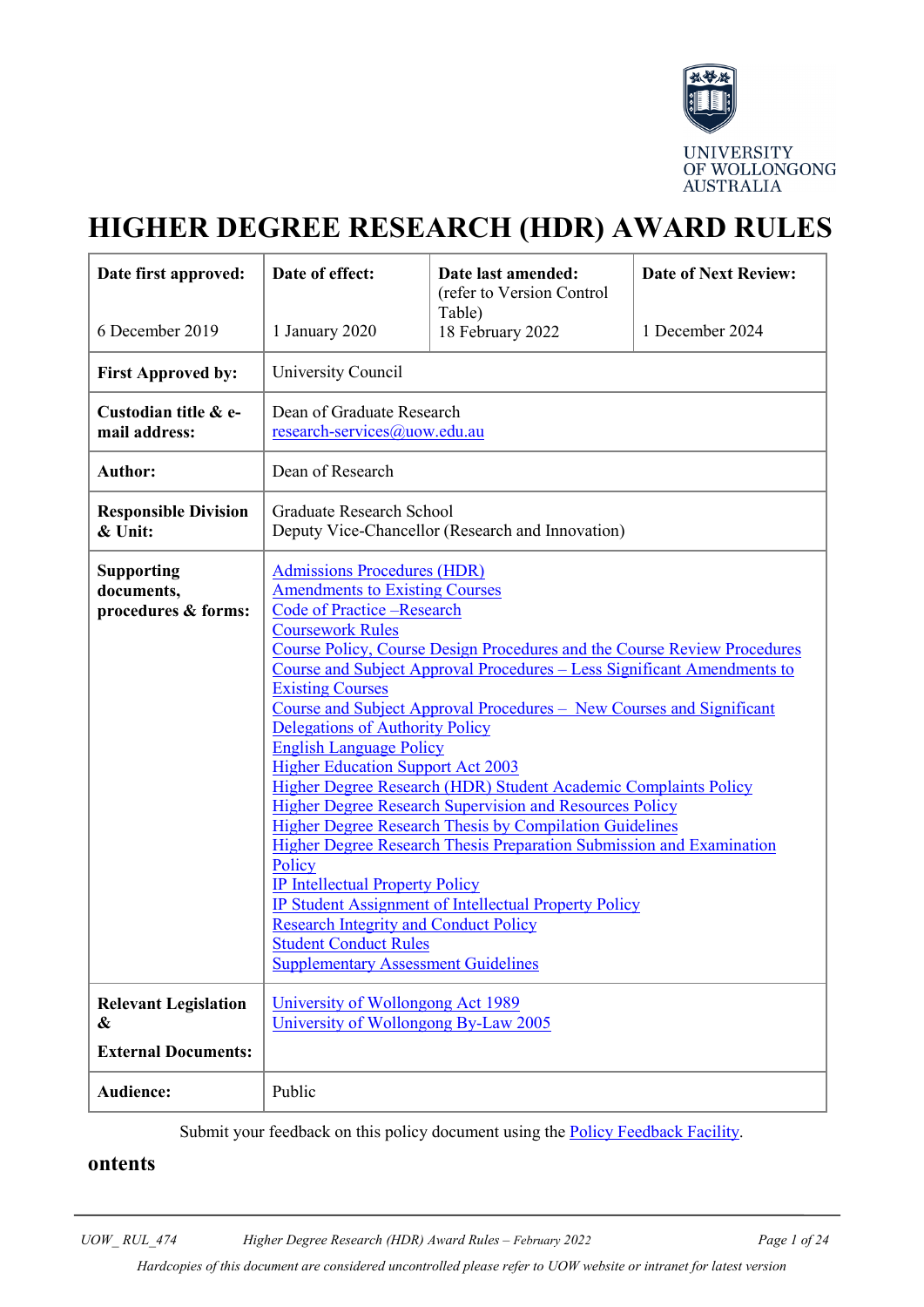

UNIVERSITY<br>OF WOLLONGONG **AUSTRALIA** 

| 1              |    |
|----------------|----|
| 2              |    |
| 3              |    |
|                |    |
|                |    |
|                |    |
|                |    |
|                |    |
|                |    |
|                |    |
|                |    |
|                |    |
|                |    |
|                |    |
|                |    |
|                |    |
|                |    |
| $\overline{4}$ |    |
|                |    |
|                |    |
|                |    |
|                |    |
|                | 12 |
|                |    |
|                |    |
|                |    |
|                |    |
|                |    |
|                |    |
|                |    |
| 5              |    |
|                |    |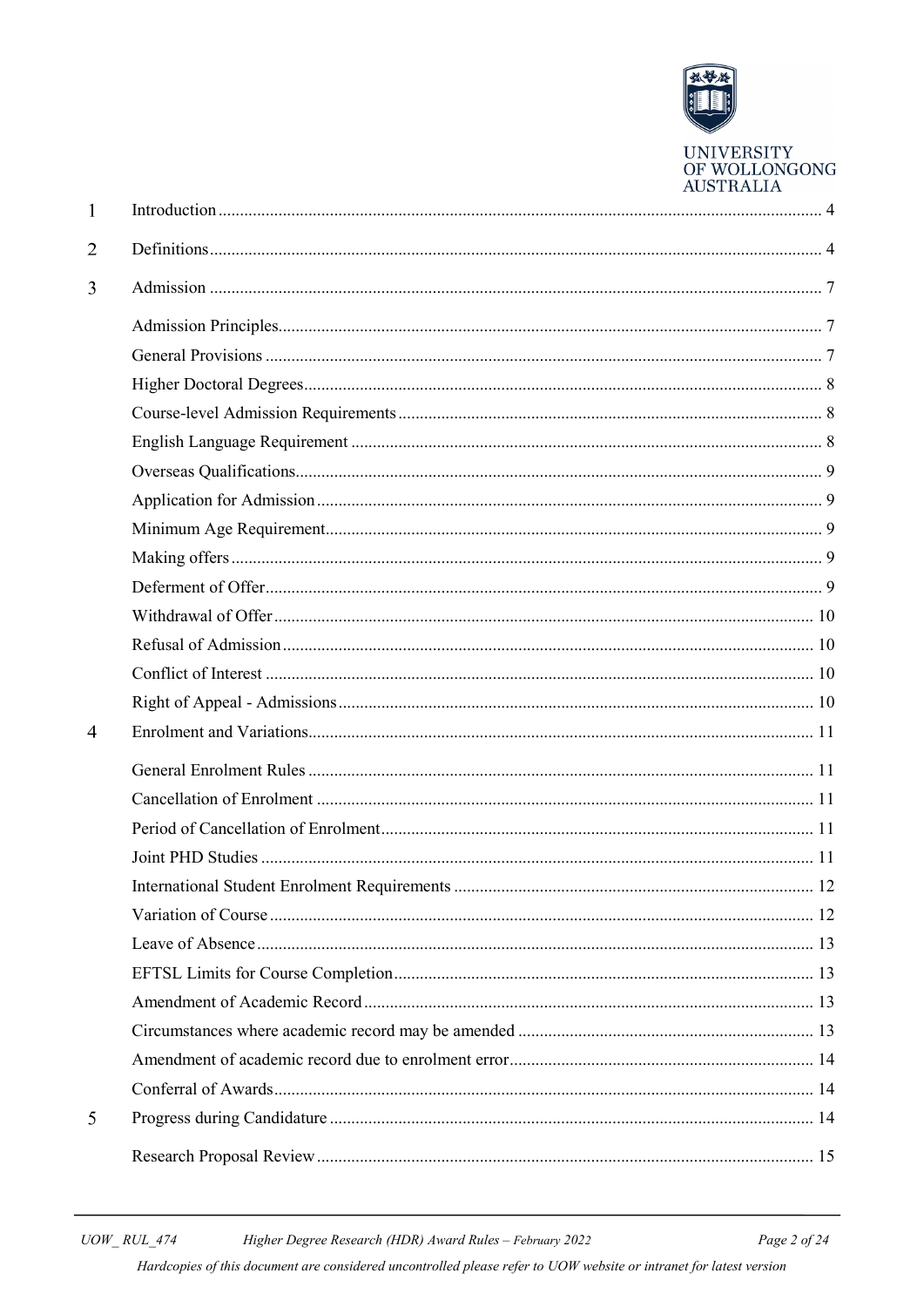

# UNIVERSITY<br>OF WOLLONGONG **AUSTRALIA**

| 6              |                                                                                  |  |
|----------------|----------------------------------------------------------------------------------|--|
|                |                                                                                  |  |
|                |                                                                                  |  |
| $\overline{7}$ |                                                                                  |  |
|                |                                                                                  |  |
|                |                                                                                  |  |
|                |                                                                                  |  |
|                |                                                                                  |  |
|                | Granting HDR awards with an "Examiners' Commendation for Outstanding Thesis"  20 |  |
| 8              |                                                                                  |  |
|                |                                                                                  |  |
|                |                                                                                  |  |
|                |                                                                                  |  |
|                |                                                                                  |  |
|                |                                                                                  |  |
| 9              |                                                                                  |  |
|                |                                                                                  |  |
|                |                                                                                  |  |
|                |                                                                                  |  |
| 10             |                                                                                  |  |
|                |                                                                                  |  |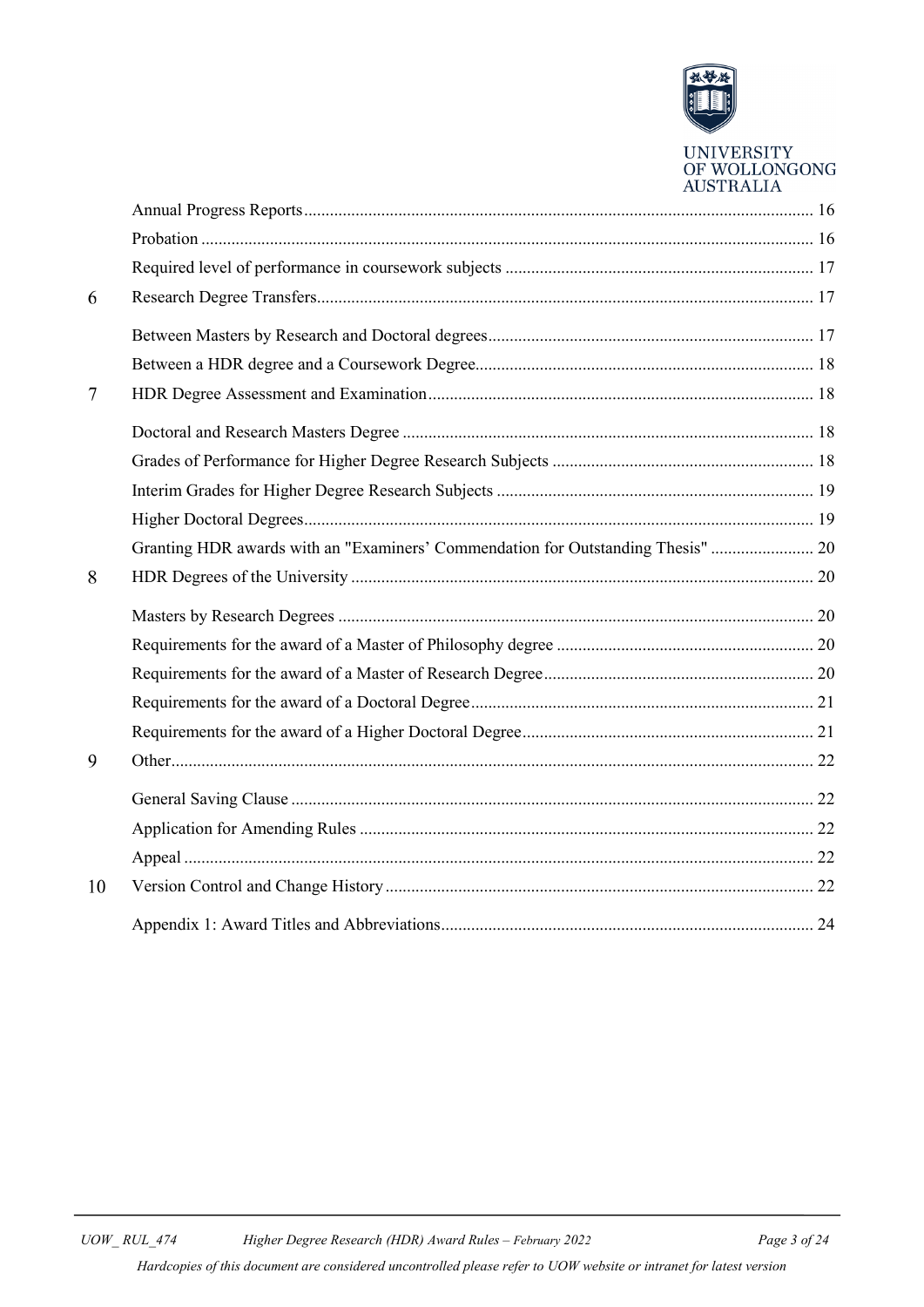

#### <span id="page-3-0"></span> $\mathbf{1}$ **Introduction**

- 1. The Higher Degree Research (HDR) Award Rules (hereafter the Rules) govern admission, enrolment, progression through, and qualification for a HDR degree offered by the University. They should be read in conjunction with other relevant rules, codes of practice and policies that apply to HDR candidature.
- 2. These Rules apply to all University of Wollongong students enrolled in and proceeding toward a HDR award of the University.
- 3. HDR students enrolled in coursework subjects are bound by the Coursework Rules and other rules and policies that apply to coursework students.

| <b>Word/Term</b>              | <b>Definition</b>                                                                                                                                                                                                                                                                                                                                                                                                                                                                                                        |
|-------------------------------|--------------------------------------------------------------------------------------------------------------------------------------------------------------------------------------------------------------------------------------------------------------------------------------------------------------------------------------------------------------------------------------------------------------------------------------------------------------------------------------------------------------------------|
| 800 and 900 level<br>subjects | Subjects at postgraduate level.                                                                                                                                                                                                                                                                                                                                                                                                                                                                                          |
| Academic transcript           | An official record of all subjects attempted at this University and the<br>corresponding grades, credit awarded and prizes awarded.                                                                                                                                                                                                                                                                                                                                                                                      |
| Academic unit                 | School, Faculty or research centre.                                                                                                                                                                                                                                                                                                                                                                                                                                                                                      |
| <b>ADR</b>                    | Associate Dean Research.                                                                                                                                                                                                                                                                                                                                                                                                                                                                                                 |
| Approved or<br>approval       | Approval by Council or under authority delegated by Council as stated in the<br>Delegations of Authority Policy.                                                                                                                                                                                                                                                                                                                                                                                                         |
| Assessment                    | Work which a student is required to complete to provide a basis for an official<br>record of achievement or certification of competence in a subject. This may<br>include summative and/or formative forms of assessment. Examples of<br>assessments include, but are not limited to: examination, test, take-home<br>examination, quiz, assignment, essay, laboratory report, thesis, demonstration,<br>performance, tutorial presentation, class participation, practicum, clinical<br>placement, and work experience. |
| Candidature                   | Period of enrolment in a higher degree research award.                                                                                                                                                                                                                                                                                                                                                                                                                                                                   |
| Council                       | The Council of the University of Wollongong.                                                                                                                                                                                                                                                                                                                                                                                                                                                                             |
| Course                        | A program of study consisting of a combination of subjects and other<br>requirements, whether leading to a specific higher education award or not.                                                                                                                                                                                                                                                                                                                                                                       |
| Course Handbook               | Documents containing information relating to all UOW courses.                                                                                                                                                                                                                                                                                                                                                                                                                                                            |
| Course requirements           | Outcomes required before a student can be deemed to have completed a course.                                                                                                                                                                                                                                                                                                                                                                                                                                             |

#### <span id="page-3-1"></span> $\overline{2}$ **Definitions**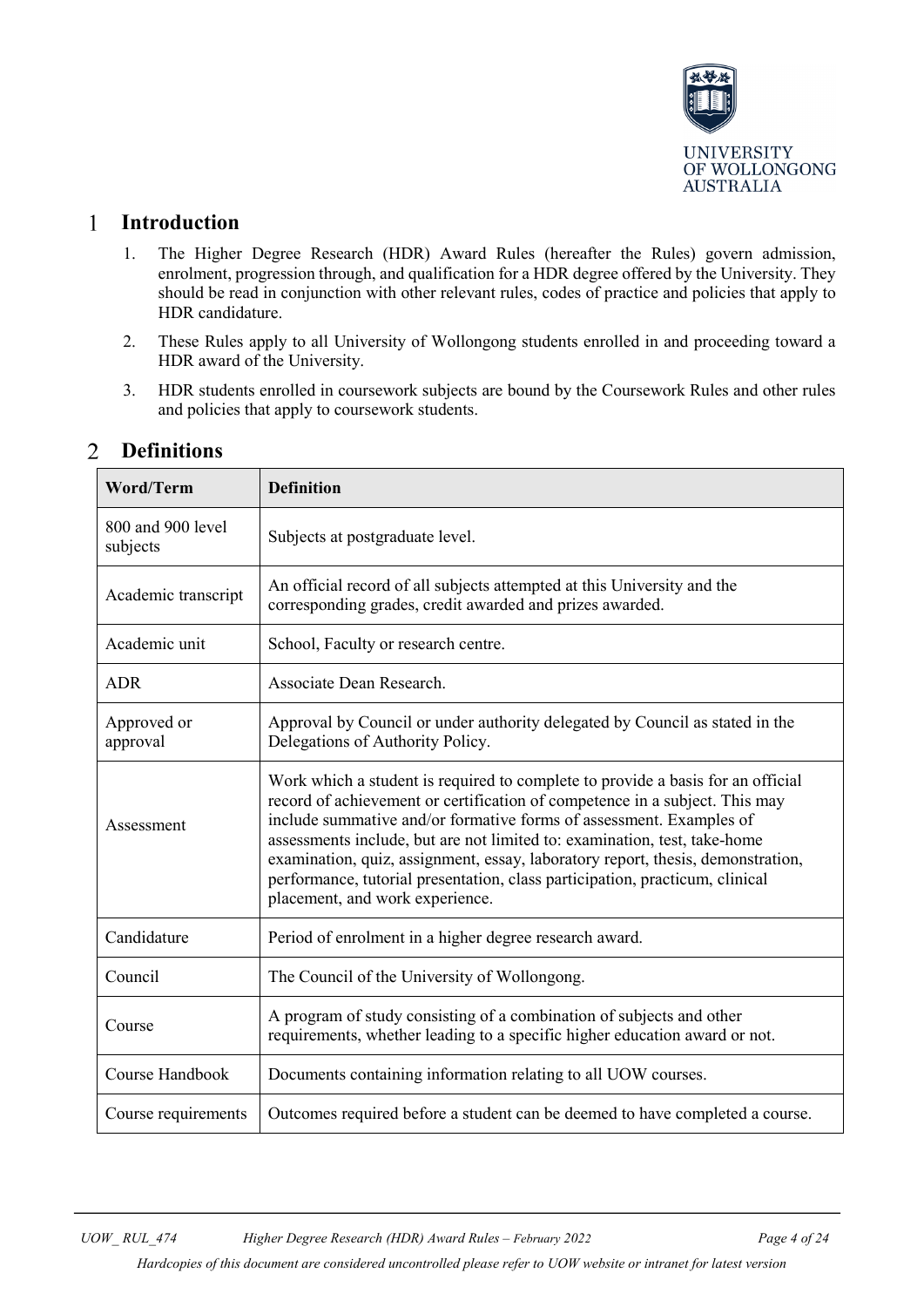

| Course structure                 | Refers to the specific program of subjects which a student undertakes to meet the<br>requirements of a course as specified in the Course Handbook for the year the<br>course was commenced.                                                                                                                                                                                                                                                                                                                                                                                                                                                 |
|----------------------------------|---------------------------------------------------------------------------------------------------------------------------------------------------------------------------------------------------------------------------------------------------------------------------------------------------------------------------------------------------------------------------------------------------------------------------------------------------------------------------------------------------------------------------------------------------------------------------------------------------------------------------------------------|
| Coursework                       | A method of teaching and learning that leads to the acquisition of skills and<br>knowledge that does not include a major research component. (AQF definition<br>2011).                                                                                                                                                                                                                                                                                                                                                                                                                                                                      |
| Credit point (cp)                | The value attached to a subject that indicates study load.                                                                                                                                                                                                                                                                                                                                                                                                                                                                                                                                                                                  |
| Credit transfer                  | The process that provides students with agreed and consistent credit outcomes for<br>components of a qualification based on identified equivalence in content and<br>learning outcomes between matched qualifications.                                                                                                                                                                                                                                                                                                                                                                                                                      |
| Deferment                        | The result of a request by an applicant who has met the conditions for entry to the<br>University to postpone the commencement of study to a later session.                                                                                                                                                                                                                                                                                                                                                                                                                                                                                 |
| Delegated authority              | A person given authority to perform a function or task under the Delegations of<br>Authority Policy.                                                                                                                                                                                                                                                                                                                                                                                                                                                                                                                                        |
| Domestic applicant<br>or student | An Australian or New Zealand citizen, Australian Permanent Resident, or holder<br>of an Australian humanitarian visa. For students studying at offshore locations, a<br>domestic student is a person who is a citizen or Permanent Resident of the country<br>in which they are studying.                                                                                                                                                                                                                                                                                                                                                   |
| <b>EFTSL</b>                     | Equivalent Full Time Study Load.                                                                                                                                                                                                                                                                                                                                                                                                                                                                                                                                                                                                            |
|                                  | A form of assessment which a student is required to complete to measure their<br>knowledge, skills and/or application of knowledge and skills in a subject area. An                                                                                                                                                                                                                                                                                                                                                                                                                                                                         |
| Examination                      | examination may be administered orally, on paper, on a computer, or in a specified<br>location that requires the student to physically perform a set of skills. Examples of<br>examinations include but are not limited to standard written tests, multiple-choice<br>tests, practical examinations, laboratory tests, quizzes, reviews, on-line<br>examinations, oral examinations and take-home examinations. For the purpose of<br>these Rules, an examination means both a University examination and a faculty<br>examination. For the purposes of these Rules, the definition of examination does<br>not apply to thesis examination. |
| Exclusion                        | A course status where a student's academic progress has been deemed<br>unsatisfactory, or a determination has been made to terminate a student's<br>registration for a defined period, resulting in the student being required to formally<br>re-apply for admission to the University after the defined period of exclusion.                                                                                                                                                                                                                                                                                                               |
| Exemption                        | The waiving of the requirement that a subject prescribed for a course be completed<br>satisfactorily.                                                                                                                                                                                                                                                                                                                                                                                                                                                                                                                                       |

*Hardcopies of this document are considered uncontrolled please refer to UOW website or intranet for latest version*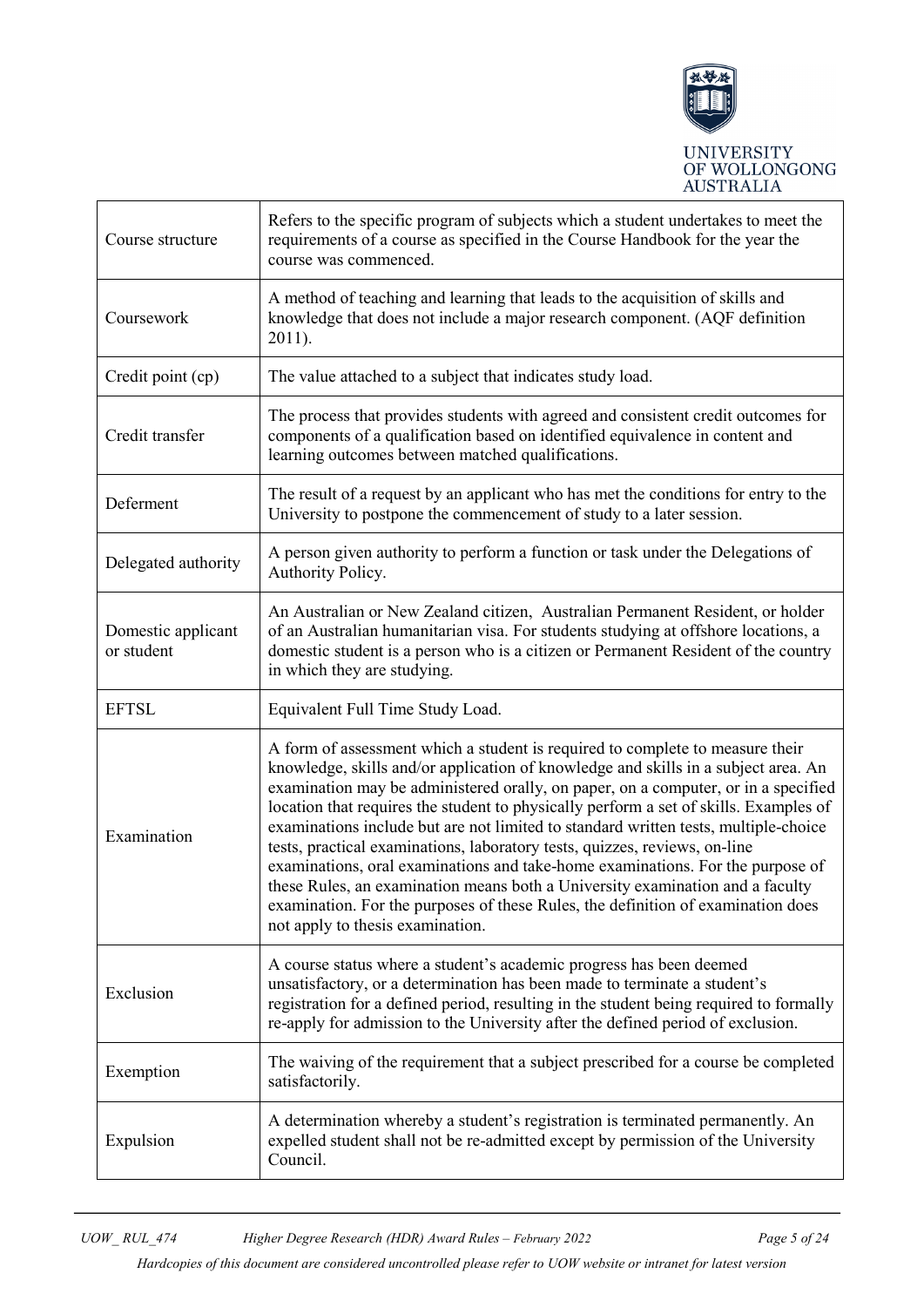

| Full-time student                        | A student enrolled in at least 75% of the standard load for a session.                                                                                                                                                               |
|------------------------------------------|--------------------------------------------------------------------------------------------------------------------------------------------------------------------------------------------------------------------------------------|
| <b>GRS</b>                               | Graduate Research School.                                                                                                                                                                                                            |
| Head of<br>Postgraduate Studies<br>(HPS) | Heads of Postgraduate Studies (HPS) oversee management of the HDR<br>candidature of Higher Degree Research (HDR) students within UOW academic<br>units.                                                                              |
| <b>Higher Degree</b><br>Research (HDR)   | A Research Doctorate or Research Masters program, for which at least two-thirds<br>of the student load for the program is required as research work.                                                                                 |
| Host institution                         | an institution which is not the student's primary institution, but one where the<br>student is completing studies that will contribute to a qualification awarded by the<br>student's primary institution.                           |
| <b>IELTS</b>                             | International English Language Testing System (IELTS) is an international<br>standardised test of English language proficiency. It measures how well a person<br>reads, listens, speaks and writes in English.                       |
| In writing                               | Communication via letter or email.                                                                                                                                                                                                   |
| International                            | A person who is not an Australian or New Zealand citizen or the holder of a<br>permanent resident status, who is required to hold a visa to be eligible to study in<br>Australia and is liable for international student fees.       |
| applicant or student                     | For students studying at offshore locations, an international student is a person<br>who is not a citizen or permanent resident of the country in which they are<br>studying.                                                        |
| Intervention strategy                    | A systematic plan of action, adapted to assist students on a course status of referral<br>or probation in meeting course progress requirements.                                                                                      |
| Lapsed                                   | A course status where a student's enrolment in a course has been discontinued due<br>to the student failing to re-enrol and not obtaining an approved leave of absence.                                                              |
| Leave of absence                         | A period of approved leave from the University.                                                                                                                                                                                      |
| Joint PhD degree                         | A PhD degree awarded by UOW and another higher educational institution, as<br>part of a formal agreement between the two institutions.                                                                                               |
| Part-time student                        | A student who is enrolled in less than 75% of the standard load for a session.                                                                                                                                                       |
| PhD                                      | Doctor of Philosophy                                                                                                                                                                                                                 |
| Postgraduate course                      | A course leading to the award of a graduate certificate, graduate diploma, master's<br>degree or doctorate. A postgraduate award usually requires previous completion of<br>a relevant undergraduate (bachelor's) degree or diploma. |
| Pre-requisite subject                    | A subject which must be completed satisfactorily before a specified other subject<br>or subjects may be attempted.                                                                                                                   |

*Hardcopies of this document are considered uncontrolled please refer to UOW website or intranet for latest version*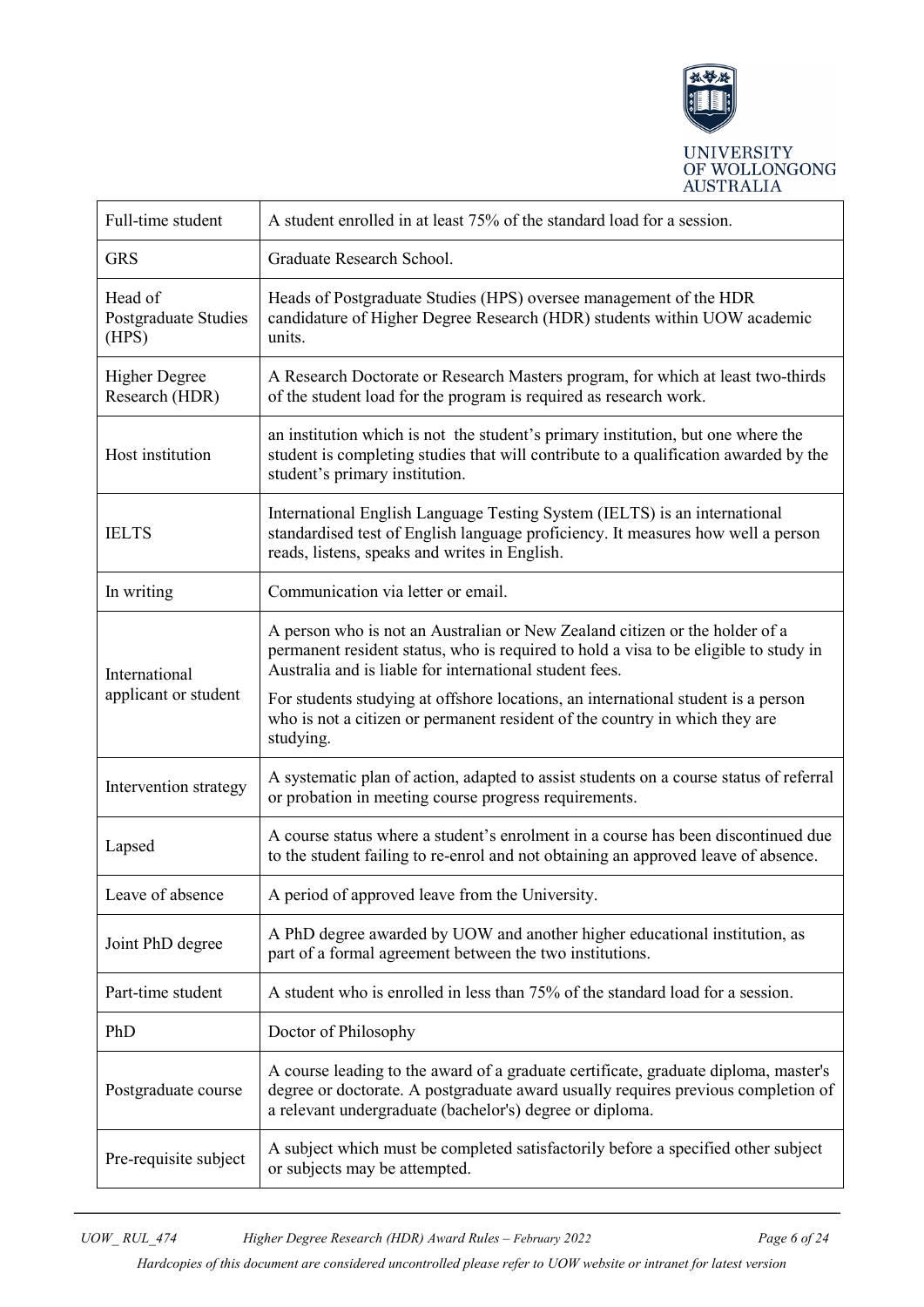

| Program                                           | The combination of subjects in which a student is enrolled.                                                                                                                                                                                                                                                                                                                                                                                      |
|---------------------------------------------------|--------------------------------------------------------------------------------------------------------------------------------------------------------------------------------------------------------------------------------------------------------------------------------------------------------------------------------------------------------------------------------------------------------------------------------------------------|
| Session                                           | A period in which subjects may be offered. Standard sessions are defined as<br>Autumn and Spring.                                                                                                                                                                                                                                                                                                                                                |
| Standard load                                     | The number of credit points deemed to constitute one standard year of study,<br>specified as 48 credit points (or pro rata as 24 Credit points per standard session).<br>A standard load of 48 credit points is equivalent to an EFTSL of 1.                                                                                                                                                                                                     |
| Student                                           | A person enrolled to study or registered for a course.                                                                                                                                                                                                                                                                                                                                                                                           |
| Subject                                           | A self-contained unit of study identified by a unique code.                                                                                                                                                                                                                                                                                                                                                                                      |
| Subject Outline                                   | Refers to a document that highlights all the important information of a subject<br>provided to students at the commencement of the session.                                                                                                                                                                                                                                                                                                      |
| Principal, Co- and<br><b>Associate Supervisor</b> | The various supervisor roles and classifications, as defined in the HDR<br>Supervision and Resources Policy.                                                                                                                                                                                                                                                                                                                                     |
| Supplementary<br>assessment                       | An assessment taken by an eligible student as approved by the delegated authority,<br>who has failed a subject and has been granted an opportunity to take an additional<br>assessment to pass the subject in accordance with the Supplementary Assessment<br>Procedure. Supplementary assessment includes in-session or end-of-session<br>examinations and non-examination assessments, and may be administered by the<br>faculty or centrally. |
| Suspension                                        | A penalty whereby a student is prevented from enrolling for a defined period. The<br>student may apply to be re-admitted at the conclusion of the period of suspension.                                                                                                                                                                                                                                                                          |
| TEC                                               | Thesis Examination Committee.                                                                                                                                                                                                                                                                                                                                                                                                                    |

#### <span id="page-6-0"></span>3 **Admission**

### <span id="page-6-1"></span>**Admission Principles**

- 1. The University admits applicants based on merit and makes offers of a place to applicants assessed as having a reasonable prospect of succeeding in their chosen course.
- 2. The University's admission processes and admission requirements are transparent, applied fairly and consistently and are clearly communicated to prospective applicants.
- 3. Course level admission requirements for international students will be equivalent to the minimum requirements for domestic students.

### <span id="page-6-2"></span>**General Provisions**

- 4. To be eligible for admission, an applicant must satisfy:
	- 4.1. the minimum admission requirements for the selected course including any course prerequisites;
	- 4.2. the minimum English language proficiency requirements for the selected course;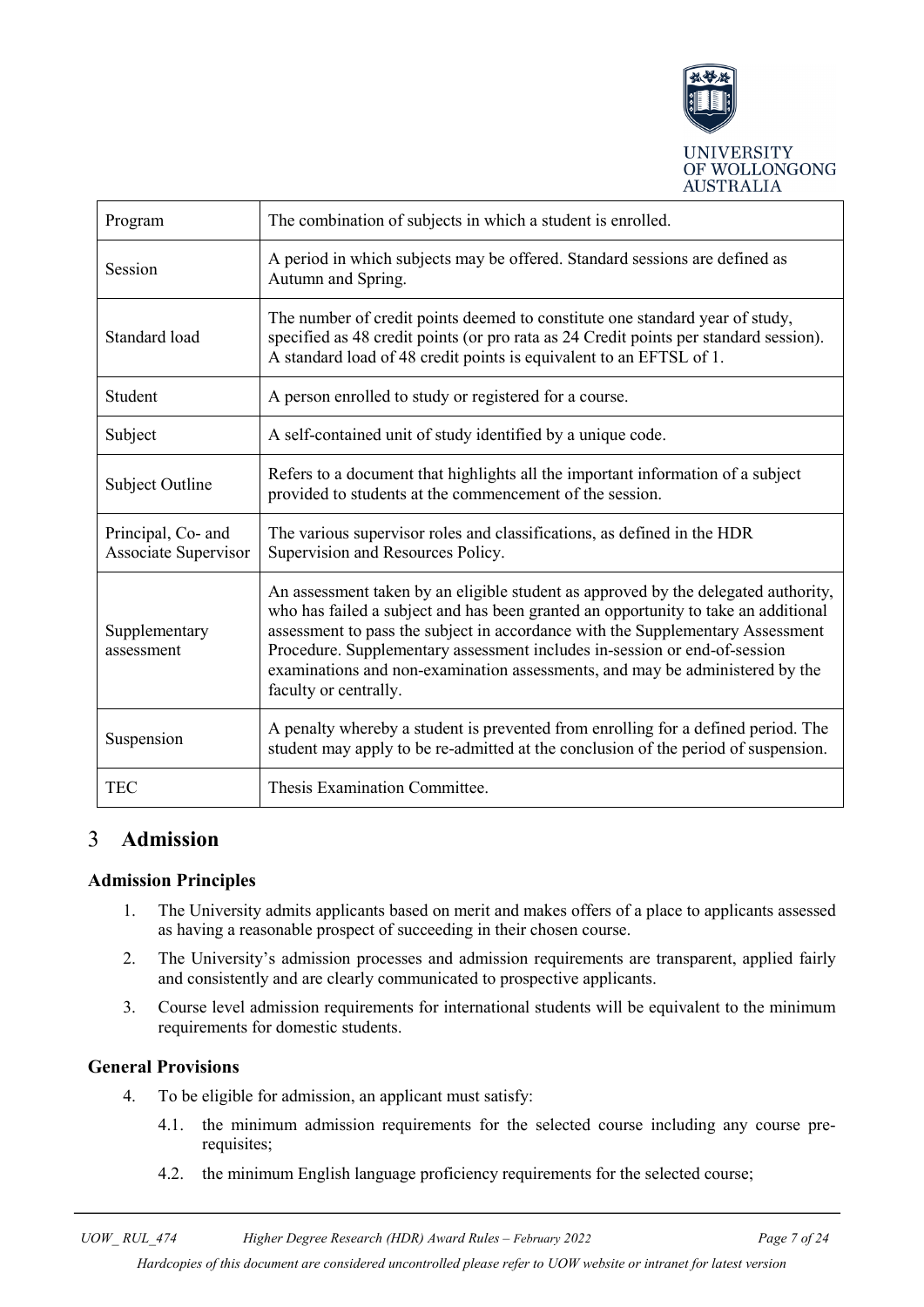

- 4.3. the minimum age requirements.
- 5. To be admitted to a course, an applicant must:
	- 5.1. lodge an application for admission by the closing date, with specified supporting documentation; and
	- 5.2. pay the required application fee, where relevant.
- 6. An application for admission that would result in enrolment in more than one course concurrently must be approved by the Delegated Authority.

#### <span id="page-7-0"></span>**Higher Doctoral Degrees**

- 7. An applicant for the degree of Doctor of Laws, Doctor of Letters or Doctor of Science shall:
	- 7.1. Hold a Doctoral level qualification with standing of not less than twenty years after admission
	- 7.2. Be a graduate of this University, hold a UOW academic or honorary appointment, or is deemed by the Deputy Vice-Chancellor (Research and Innovation) to have a significant and sustained research connection with the University
	- 7.3. Have made at most one previous application for the degree. Any previous application will be at least three years prior to the current application.

#### <span id="page-7-1"></span>**Course-level Admission Requirements**

- 8. The Quality Assurance Review Group (QARG) endorses and Academic Senate approves HDR admission requirements for a maximum period of five years. Course level requirements include minimum academic requirements and minimum English language requirements.
- 9. Some courses may have additional admission requirements, including but not limited to Inherent Requirements, prerequisite study or assessment of suitability via portfolio or interview.
- 10. Students seeking credit for prior learning towards a HDR course of study at UOW shall be bound by the requirements of the Credit for Prior Learning Policy. Applicants for credit for prior learning must provide evidence of their learning, and have achieved any other requirements for entry into the desired program of study. Note that credit for prior learning only applies to coursework components of a HDR degree, not the thesis component.
- 11. Admission requirements for each course are published in Course Finder.
- 12. Admission requirements for each course are reviewed at least every five years as part of the comprehensive course review cycle. Any variations to admission standards between review cycles, must be approved by the Deputy Vice-Chancellor (Academic and Student Life) and reported annually to Academic Senate.

#### <span id="page-7-2"></span>**English Language Requirement**

13. All applicants, whether domestic or international, must demonstrate that their English language ability meets the minimum requirements for admission. Further information about the minimum English language requirements for Admission, including evidence requirements, is provided in Course Finder and the HDR Admission Procedure. The English Language Policy provides details on assuring English language development in HDR studies and roles and responsibilities.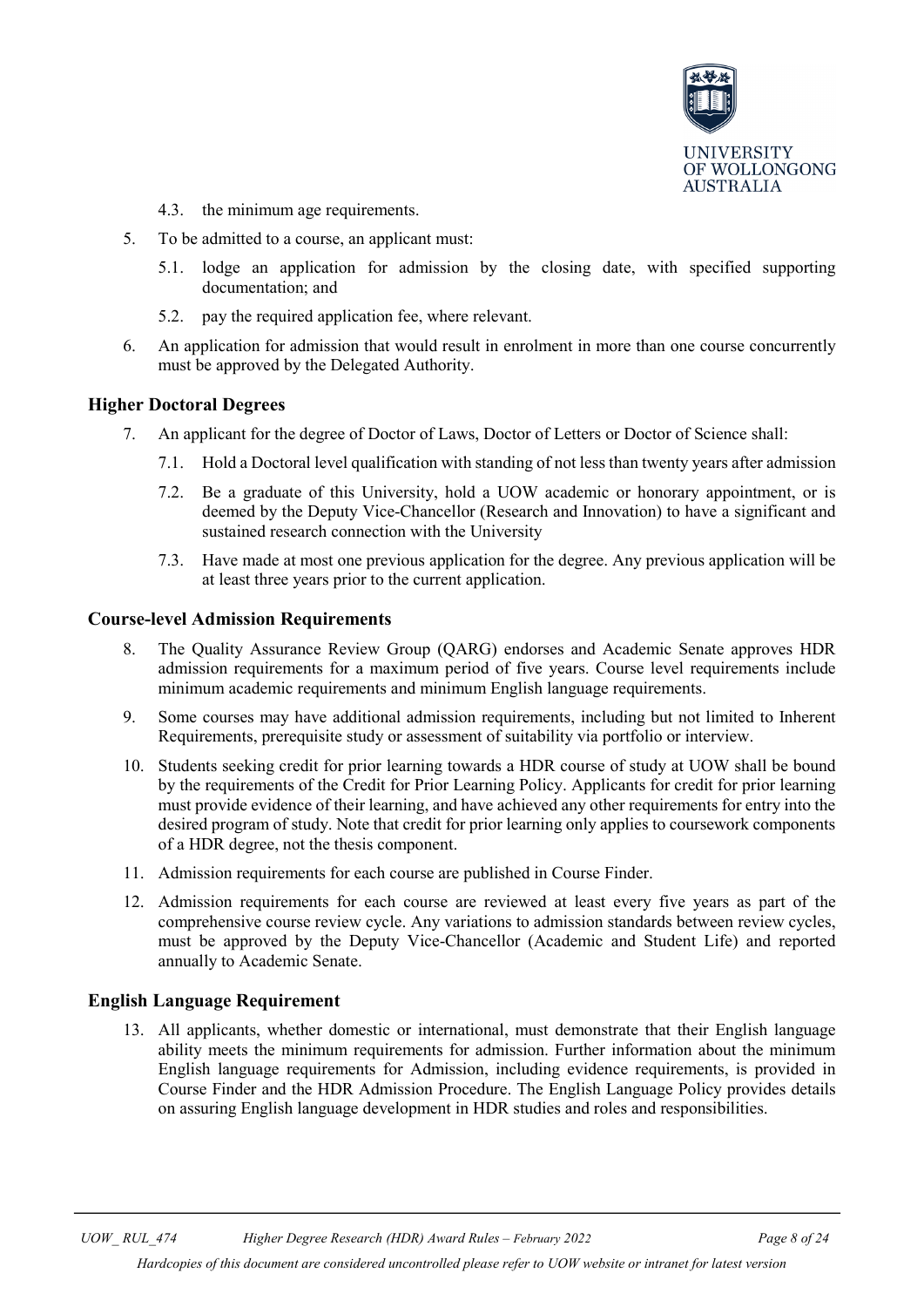

#### <span id="page-8-0"></span>**Overseas Qualifications**

14. The University has absolute discretion to determine whether a qualification submitted for admission is equivalent to that specified in the entry requirements.

#### <span id="page-8-1"></span>**Application for Admission**

- 15. The application procedure for admission to HDR degrees is outlined in the HDR [Admission](https://www.uow.edu.au/about/policy/students/UOW190887.html)  [Procedure.](https://www.uow.edu.au/about/policy/students/UOW190887.html)
- 16. Applicants are responsible for providing accurate information to the University in support of their application.

#### <span id="page-8-2"></span>**Minimum Age Requirement**

17. Applicants under 18 years of age by the date of commencement of their course are not normally eligible to be considered for admission to HDR degrees of the University.

#### <span id="page-8-3"></span>**Making offers**

- 18. Only officers of the University with delegated authority may make offers of admissions as specified in the Delegations of Authority Policy.
- 19. All applicants will receive a formal notification of outcome, which might be
	- 19.1. An unconditional offer; or
	- 19.2. a conditional offer; or
	- 19.3. packaged offer of two or more three courses of study. In particular domestic students applying for the Master of Research degree will receive a packaged BRes-MRes offer; or
	- 19.4. no offer.
- 20. Where the University attaches conditions to an offer of admission, the conditions will be detailed in the letter of offer. Such conditions may include, but are not limited to, providing certified documentation or other evidence of meeting admission requirements and/or meeting visa or other legal obligations.
- 21. The University may make a packaged offer to an applicant, which is an offer of admission to two or more courses. Conditions attached to packaged offers are set out in the HDR Admission Procedure.
- 22. If an applicant wishes to accept an offer of admission they will do so in accordance with the process specified in the letter of offer. Failure to do so may result in the offer of admission being withdrawn.
- 23. The University reserves the right to set expiry dates on offers.

#### <span id="page-8-4"></span>**Deferment of Offer**

- 24. An applicant, who has received an offer of a place, may request to defer their offer for up to one (1) calendar year.
- 25. Deferred entry is not guaranteed and is at the discretion of the Delegated Authority.
- 26. The University may, at its discretion, withdraw a deferred offer if the applicant fails to enrol in the deferred course by the enrolment date or fails to comply with any requirements prescribed by the University in relation to the deferment.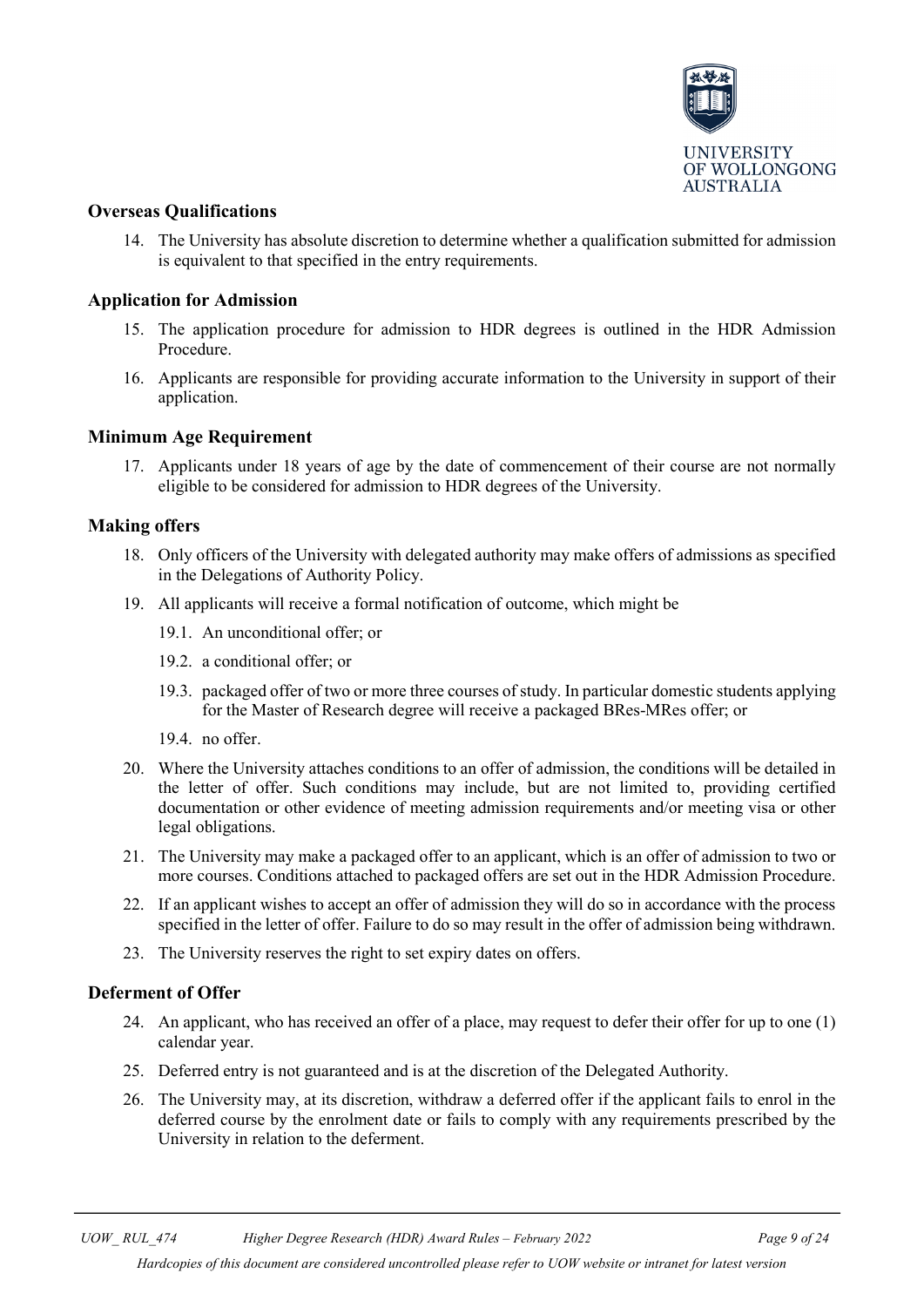

27. An applicant taking up their deferred offer will be admitted under the current set of course rules and curricula, provided that the course has not been discontinued, in which case the applicant will be offered admission to a comparable course.

### <span id="page-9-0"></span>**Withdrawal of Offer**

- 28. The University may withdraw an offer of admission where the offer is made on the basis of incomplete, inaccurate, fraudulent or misleading information supplied by the applicant or by a certifying authority.
- 29. The University reserves the right to withdraw an offer of admission made in error.

#### <span id="page-9-1"></span>**Refusal of Admission**

- 30. The University may refuse admission to an applicant, who otherwise meets the admission requirements for the selected course, on the following grounds:
	- 30.1. the applicant has previously been suspended or excluded from the University or any other tertiary institution for academic reasons, including but not limited to academic misconduct or unsatisfactory academic progress;
	- 30.2. the applicant has outstanding fees owing to the University;
	- 30.3. the applicant fails to meet the genuine temporary entrant requirements specified for international students;
	- 30.4. the applicant fails to meet the inherent requirements specified for their selected course;
	- 30.5. where evidence from the applicant's history as determined by the Dean of Graduate Research on recommendation from the relevant Associate Dean Research, makes them unsuitable to study the course for which they have applied on academic or non-academic grounds provided that the applicant is supplied with written notification of the reasons for refusal;
	- 30.6. there are not appropriate and sufficient personnel, resources or number of applicants to enable the course to be offered.

#### <span id="page-9-2"></span>**Conflict of Interest**

31. University staff responsible for making admission decisions and offers of admission are to disclose any personal relationships with an applicant in accordance with the Conflict of Interest Policy.

#### <span id="page-9-3"></span>**Right of Appeal - Admissions**

- 32. Applicants may appeal the following decisions on the sole ground that there has been noncompliance with these rules:
	- 32.1. assessment on whether an applicant satisfies the admission requirements of a course;
	- 32.2. withdrawal of an offer of admission pursuant to Rule 4.22 to 4.29 (above).; or
	- 32.3. refusal of admission pursuant to Rule 4.30 (above).
- 33. Further information on the lodgement of an appeal and how it will be reviewed and determined is set out in the HDR Admissions Procedures.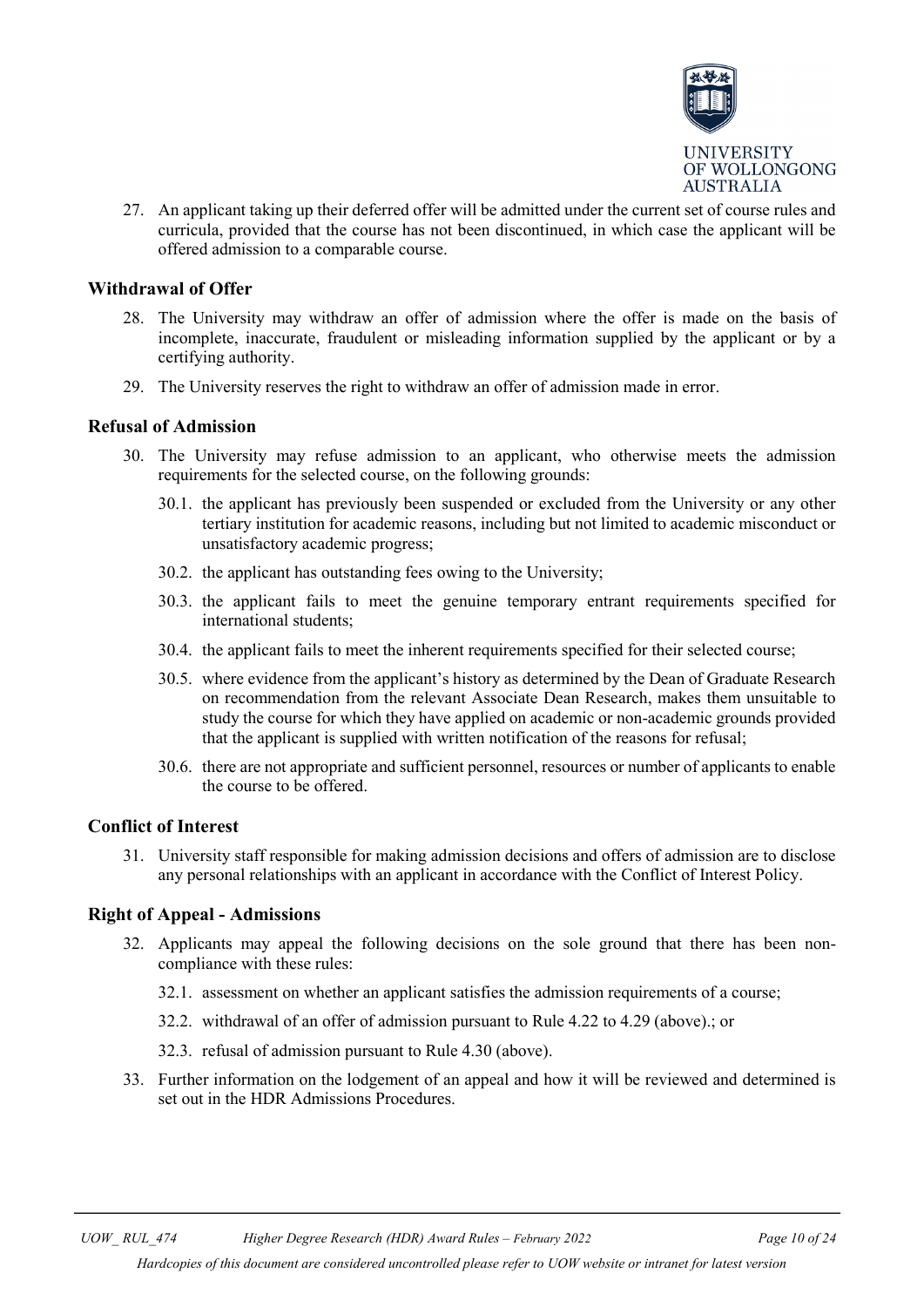

#### <span id="page-10-0"></span> $\overline{4}$ **Enrolment and Variations**

#### <span id="page-10-1"></span>**General Enrolment Rules**

- 1. Students who have accepted an offer will be deemed to be registered in a course, and shall be required to enrol in subjects for their registration to be completed. Once enrolled, students will be then subject to all relevant rules, policies and other requirements.
- 2. Some courses may only be available on a full-time or part-time basis, as specified in the Course Handbook.
- 3. Continuation of enrolment is contingent upon compliance with any approved conditions imposed at initial registration or thereafter.
- 4. Except with approval by the delegated authority in exceptional circumstances, a student is subject to the course time limits set out in Rules  $5.32 - 5.33$  (below) inclusive.
- 5. Except with approval by the delegated authority, a student shall not be enrolled concurrently in more than one course of study.
- 6. During prescribed periods in each year, a student shall enrol in a program in accordance with requirements of these Rules and pay any required charges.

#### <span id="page-10-2"></span>**Cancellation of Enrolment**

- 7. A student may be refused registration by reason of suspension, exclusion from the University as a consequence of failing to comply with University rules.
- 8. Students may be excluded from the University for either academic or non-academic misconduct as specified in Section 6 – Progress during Candidature or in the Student Conduct Rules.
- 9. A student may be suspended, excluded or expelled from the University where, following a risk assessment taking into consideration the student's history and/or other circumstances, it is determined that the student's continued registration in the course may cause a substantial risk to the health or safety of members of the University community.

#### <span id="page-10-3"></span>**Period of Cancellation of Enrolment**

- 10. The period of suspension will comprise one or more sessions and the remainder of the session in which the suspension is applied. At the end of the period of suspension, the student may be readmitted to the course.
- 11. The period of exclusion will comprise one or more years, and the remainder of the session in which the exclusion is applied. Students who are excluded must re-apply for admission directly to the University at the end of the exclusion period, and are required to declare this period of exclusion at the time of applying.

### <span id="page-10-4"></span>**Joint PHD Studies**

12. Students enrolled under a joint PhD between the University of Wollongong and another institution, or in any form of cross-institutional study, must follow the rules and policies with regard to their enrolment in that subject at the University of Wollongong or the other institution of study at which they are enrolled.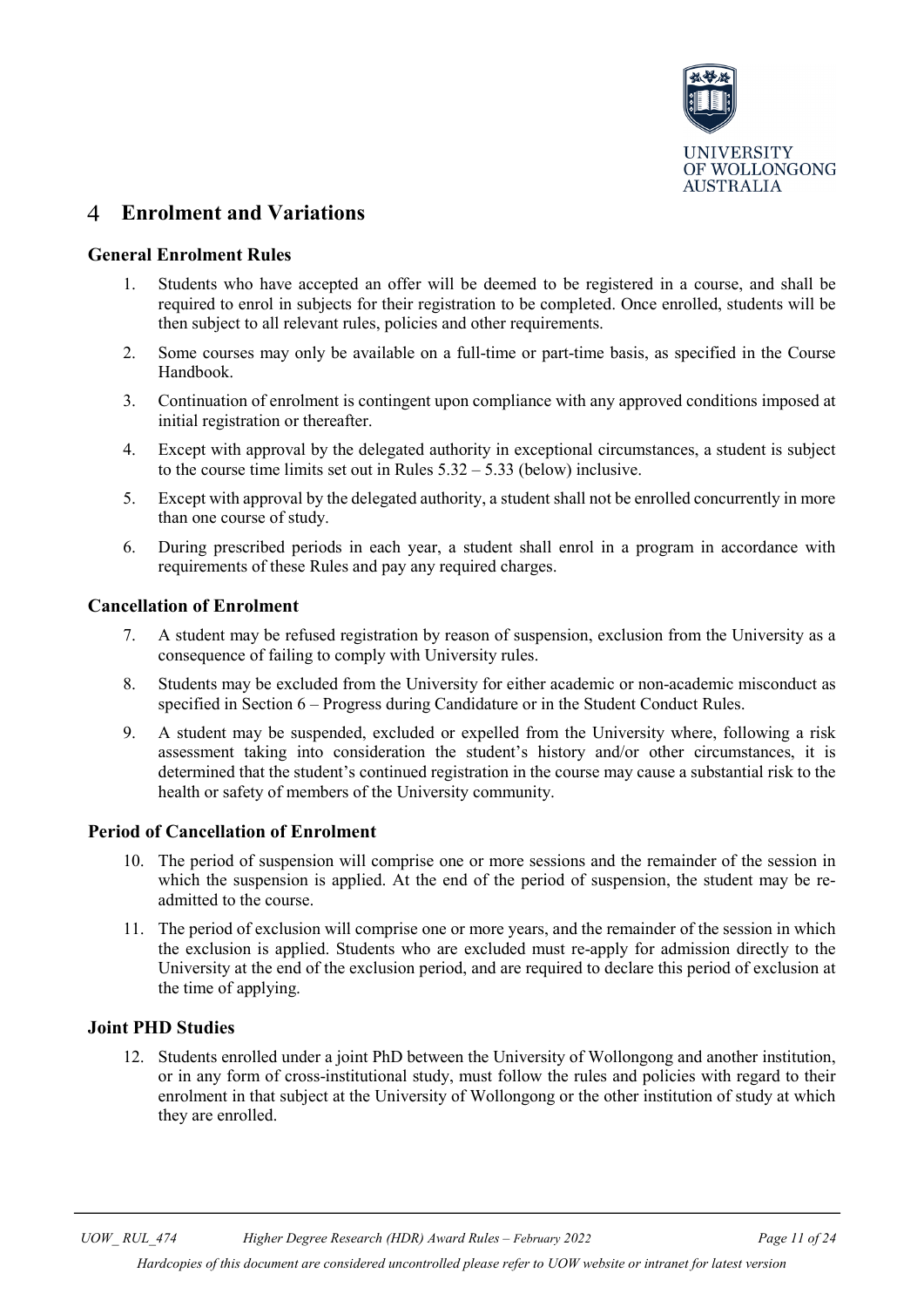

#### <span id="page-11-0"></span>**International Student Enrolment Requirements**

- 13. International students on student visas are required to complete their course within the duration as registered for that course on the Commonwealth Register of Institutions and Courses for International Students (CRICOS). The registered duration is determined on the basis of a minimum time to complete the course under a standard full-time study load.
	- 13.1. International students shall only exceed this duration as a result of:
		- a. compassionate or compelling circumstances as evidenced by the student and approved by the delegated authority; or
		- b. participation in a period of probation as outlined in Section 6.
	- 13.2. The duration of course completion for individual international students may be shortened as a result of credit transfer granted for prior study.
- 14. It is the obligation of the International Student to ensure that they are enrolled in the equivalent of a full-time study load at all times, and where they become aware that they are under-enrolled, to seek academic advice.
- 15. Where the University becomes aware that an International Student on a student visa has failed to enrol in a full time study load without academic approval to do so, either as a result of enrolling in fewer subjects than constitute a full time load, or as a result of withdrawing from a subject or subjects, the following shall apply:
	- 15.1. The international student will be required to contact the Head of Postgraduate Studies for the course-owning Faculty, and show cause as to why they have not enrolled in a full time load.
	- 15.2. Where the student can demonstrate the existence of appropriate reasons for their underenrolment, the University may assist the student in processing an extension to their ECOE, and supporting applications for an extended visa.
	- 15.3. In the absence of a valid reason for the under-enrolment, as outlined in Rule 5.12 (above), the student will either:
		- a. Be required to demonstrate how they intend to undertake additional study in order to complete their course of study within the expected duration; or
		- b. Should the student not have enough time left on their student visa to undertake additional study, the student may be informed that they are unable to complete their course.

#### <span id="page-11-1"></span>**Variation of Course**

- 16. A HDR student may apply to change candidature from full-time to part-time or vice-versa prior to the census date for the current session of enrolment.
- 17. Students wishing to change their thesis title or topic must first seek permission from their supervisor(s). Written notification, counter-signed by the student supervisor(s) should be forwarded via the delegated authority, to the Graduate Research School.
- 18. If for any reason a HDR student needs to be transferred from one Academic Unit to another Academic Unit, approval for the transfer must be given by the Heads of both Academic Units. It is expected that there would be consultation with both the HDR student and both the current and new supervisor, prior to the initiation of such a transfer. The Graduate Research School should to be notified in writing of any change to a student enrolment.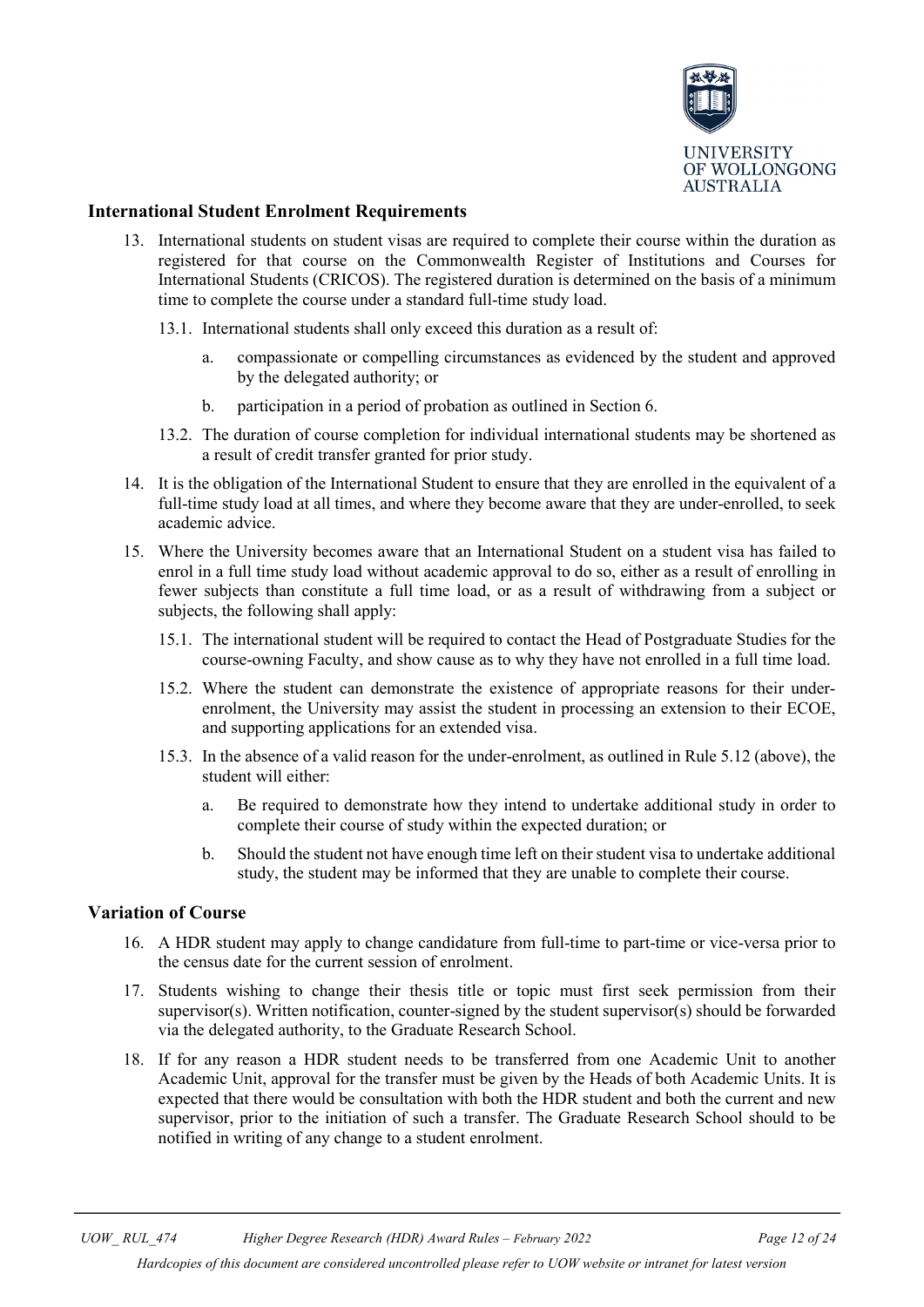

### <span id="page-12-0"></span>**Leave of Absence**

- 19. A student enrolled in a HDR course becomes eligible for leave of absence at the beginning of the second session of enrolment. HDR students may be granted leave of absence for one year or, in exceptional circumstances, up to two years by the delegated authority provided that the student has the written consent of his/her supervisor.
- 20. A written application must be made by the student to the Director of the Graduate Research School before the census date of the first session for which leave is sought. Students should note that leave can only be taken as entire sessions. It is not possible for students to take leave for only a part of a session.
- 21. Students who take leave of absence from their course should note that the course rules and conditions under which they originally enrolled may change during their period on leave and that they may be subject to the rules and conditions as they apply at the time that they return to their course.
- 22. In addition to Rules  $12 14$  overseas students on student visas shall only be granted leave of absence under the following specific circumstances:
	- 22.1. compassionate or compelling grounds as evidenced by the student and approved by the delegated authority; or
	- 22.2. administrative grounds for example where the University is unable to offer a pre-requisite unit; or
	- 22.3. where a student is participating in an approved intervention strategy.
- 23. Where an overseas student on a student visa is granted leave of absence and this leads to an extension to the duration of the student's course of study a new Confirmation of Enrolment must be provided to reflect the extended period.

#### <span id="page-12-1"></span>**EFTSL Limits for Course Completion**

- 24. A standard full-time study load is 1 EFTSL or 48cp per year. The minimum and maximum EFTSL limits for completion of HDR courses are listed below. Periods of approved leave of absence are not included as part of the total course duration for the purpose of Rules 31-38 inclusive. International students on student visas have specific study requirements as detailed in Rules 12 – 14.
- 25. A student for a Master of Research Degree will be enrolled a minimum of 1.0 EFTSL and a maximum of 2 EFTSL. The MRes thesis is a fixed duration of 1.0 EFTSL.
- 26. A student for a Master of Philosophy Degree will be enrolled for that degree for a minimum 1.0 EFTSL, and a maximum of 2.0 EFTSL.
- 27. A student for a Doctoral Degree will be enrolled for that degree for a minimum of 1.5 EFTSL, and a maximum of 4.0 EFTSL.
- 28. The minimum and maximum enrolment periods for HDR courses may be waived, by the delegated authority, in exceptional circumstances.

#### <span id="page-12-2"></span>**Amendment of Academic Record**

#### <span id="page-12-3"></span>**Circumstances where academic record may be amended**

- 29. There are four circumstances where a student's academic record may be amended once results for a Thesis subject have been released, as follows:
	- 29.1. there has been an enrolment error (as determined under Rule 31 below)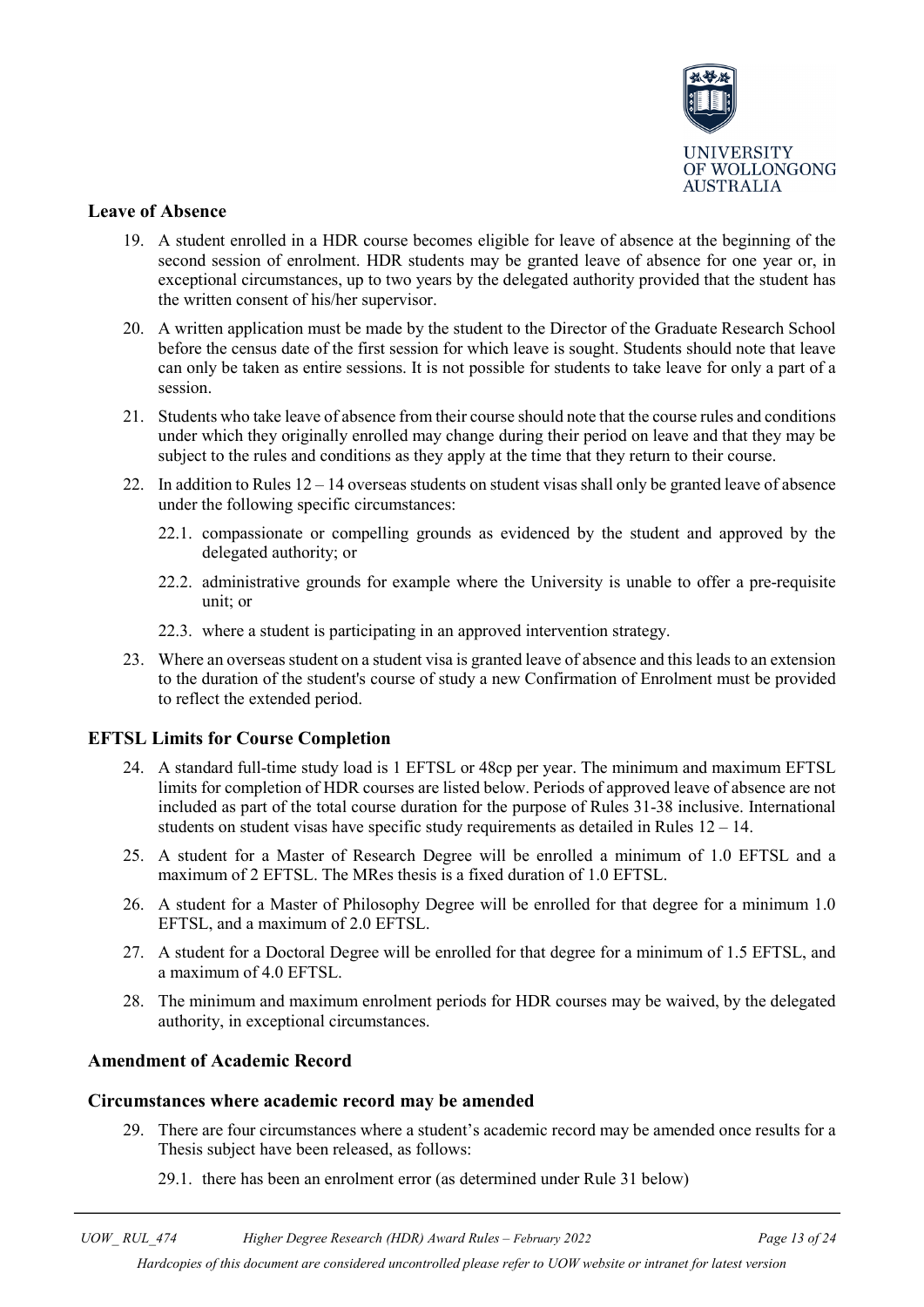

- 29.2. a student has successfully applied under the HDR Student Academic Complaints Policy to have a mark or grade altered; or
- 29.3. a student has been granted a late withdrawal without academic penalty by the delegated authority.

#### <span id="page-13-0"></span>**Amendment of academic record due to enrolment error**

- 30. A student may apply to have their academic record amended where the student has either:
	- 30.1. not attempted a subject for which they were formally enrolled as a result of an enrolment error; or
	- 30.2. attempted a subject for which they were not formally enrolled as a result of an enrolment error and need to be enrolled to have a grade declared.
- 31. Applications must be made on the appropriate form, which must:
	- 31.1. be completed by the student,
	- 31.2. include appropriate details to support the application, and
	- 31.3. be lodged with the Graduate Research School no later than four weeks after the release of results.

#### <span id="page-13-1"></span>**Conferral of Awards**

- 32. A HDR award may be conferred upon a student who has complied with relevant parts of these Rules, is not indebted to the University, and has met the requirements for the HDR award as specified in the Course Handbook.
- 33. Applications to have an award conferred must be made on the appropriate form and by the due date for each session. It is the responsibility of the student to lodge an application to graduate in order to have their award formally conferred.
- 34. In the event of the death or permanent incapacity of a student:
	- 34.1. if the student has completed the requirements of their HDR course, but has not yet had the award conferred, the Council may confer the award on the student;
	- 34.2. if the student has not completed the course requirements, but has completed a substantial proportion of the course requirements, Council may confer a posthumous award at its discretion; or
	- 34.3. if the student has not completed the course requirements, but has completed all or a substantial part of the requirements of an award at a lower level, the student can be deemed to have completed the requirements of the lower level award and Council may confer that award at its discretion.
- 35. Recommendations to Council under Rule 33 would normally be made within two (2) years of the student's last enrolment and must be supported by relevant documentation.

#### <span id="page-13-2"></span> $\overline{5}$ **Progress during Candidature**

The Research Proposal Review and Annual Progress Report sections apply to Doctoral and Master of Philosophy students. They do not apply to Master of Research students.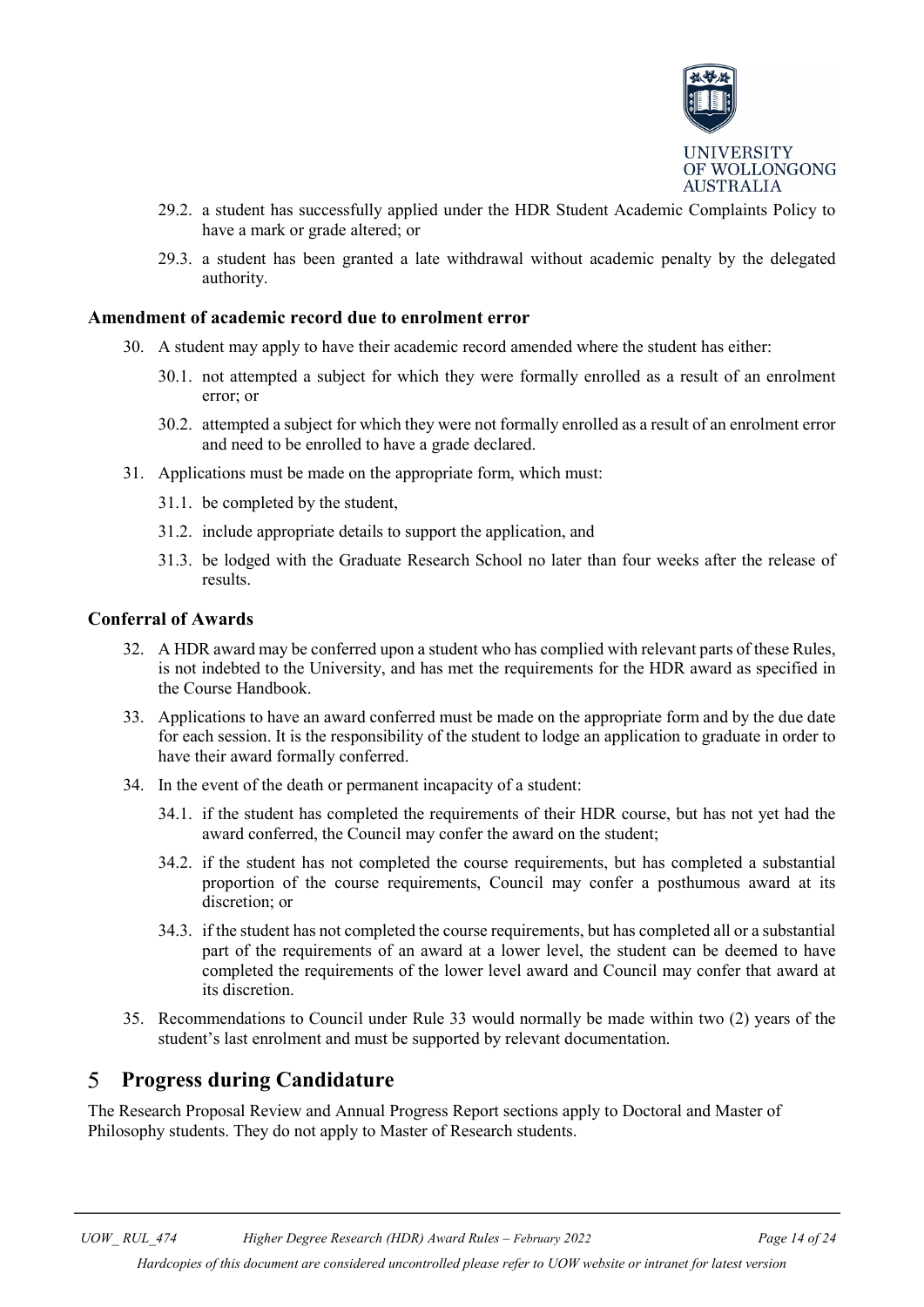

#### <span id="page-14-0"></span>**Research Proposal Review**

- 1. The Research Proposal Review (RPR) shall be completed early in the candidature, between 1.0 and 1.5 EFTSL for doctoral students and between 0.5 and 1 EFTSL for MPhil students.
- 2. The RPR shall be assessed by the student's written research proposal (according to the discipline conventions of the degree undertaken) and an oral presentation by the student. The presentation must be made before a RPR Committee which, at a minimum, consists of: the thesis supervisor(s); two appropriate members of academic staff; and a HDR student representative. Where relevant (e.g. in a cross-unit project), a person external to the academic or research unit may be nominated.
- 3. The RPR Committee recommendations must be approved by the HPS (for proposals deemed satisfactory) and also by the ADR (for proposals deemed unsatisfactory). The Committee report must be lodged with the GRS.
- 4. If the RPR Committee determines that the proposal is unsatisfactory, the student must re-present a research proposal within three months.
- 5. If, after the second presentation of the research proposal, the RPR Committee determines that the proposal is unsatisfactory, they must make at least one of the following recommendations to the Associate Dean-Research (ADR) of the Faculty:
	- 5.1. place the student on probation;
	- 5.2. terminate the student's HDR candidature;
	- 5.3. change the student's candidature to a Masters by Research degree;
	- 5.4. change the student's supervisor; or
	- 5.5. appoint a panel of supervisors, including members from outside the academic unit.
- 6. If the ADR finds that a recommendation for probation or termination is most appropriate, the matter will be forwarded to the Dean of Graduate Research for a final decision. The Dean of Graduate Research will make a final decision after reviewing all documentation and will advise the student and the Faculty of the final decision. The Dean of Graduate Research may take action that may include:
	- 6.1. continuing the student's enrolment;
	- 6.2. terminating the student's HDR candidature;
	- 6.3. placing the student on probation;
	- 6.4. change the student's candidature to a Research by Masters degree
	- 6.5. changing the student's supervisor;
	- 6.6. appointing a panel supervisors including members from outside the academic unit;
	- 6.7. any other action deemed appropriate.
- 7. All recipients of information presented at the RPR will be required to maintain confidentiality.
- 8. Prior to acting on a recommendation to terminate the student's candidature, the Dean of Graduate Research will advise the student of the impending termination, and allow the student 20 working days to provide the Dean of Graduate Research with any additional relevant information concerning the student's candidature, supervision and progress.
- 9. The student and their supervisors shall be informed of the Dean of Graduate Research's recommendation. If the student disagrees with any of the outcomes, then they may appeal the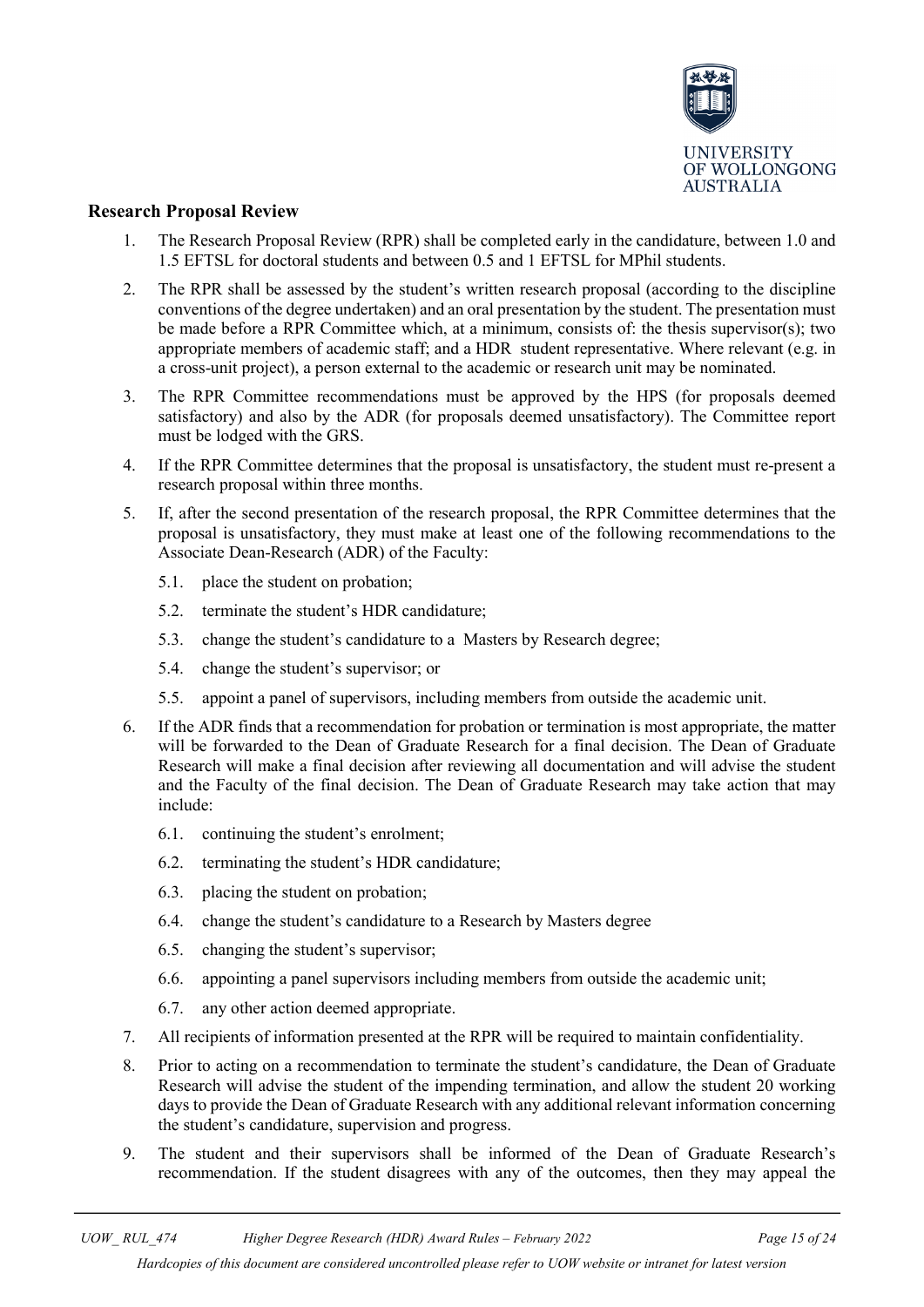

decision to the HDR Appeals Committee in accordance with the HDR Student Academic Complaints Policy.

#### <span id="page-15-0"></span>**Annual Progress Reports**

- 10. A student shall submit an annual report on progress of work to the delegated authority.
- 11. If either the HPS, supervisor or a student notes unsatisfactory progress in an annual report then the ADR, as appropriate, should consult with both parties independently no later than one month after lodgement of the unfavourable report. After such consultation, the ADR may decide that the matter has been resolved. If the matter is not resolved, the ADR may recommend to the Dean of Graduate Research that the student be placed on probation.
- 12. Continuation of candidature is conditional on maintenance of satisfactory progress. A supervisor may at any time bring problems with the student's progress to the attention of the HPS. A supervisor is required to report any failure by a student to make satisfactory progress or to abide by other requirements in the regulations governing the degree to the HPS immediately. When a student is not making satisfactory progress or not maintaining adequate and regular contact, the student must be advised in writing of the requirements. Satisfactory academic progress is also a visa requirement for overseas students.
- 13. Initial attempts to rectify unsatisfactory progress should take place within the Academic Unit. HPS should be consulted if matters are not able to be resolved at Academic Unit level. If initial meetings between the supervisor(s) and the student fail to rectify problems, a meeting between the student, the supervisor(s), the HPS and the ADR should be convened (either independently or as a group), with the aim of developing specific strategies and recommendations for improving progress towards completion. If the student's progress fails to improve the ADR may make a recommendation to the Dean of Graduate Research to place the student on probation.
- 14. The failure to complete an Annual Progress Report when required will result in the student's candidature being discontinued.

#### <span id="page-15-1"></span>**Probation**

- 15. The student shall be notified of the probation recommendation and will be given 20 working days after notification to submit a response to the Dean of Graduate Research. After this period, the Dean of Graduate Research shall make a final decision.
- 16. If probation is to be imposed, the Dean of Graduate Research will appoint a senior academic to oversee the supervision process and research progress for a period of not less than three months and not more than one year. At the end of the probation period, or sooner if progress does not improve during the probation period, the senior academic will review the student's progress and make written recommendations in a report to the Dean of Graduate Research.
- 17. The Dean of Graduate Research will review the probationary report and all other documentation concerning that student's candidature held by the Graduate Research School and/or Faculty before taking action. Final decision(s) may include:
	- 17.1. continuation of enrolment;
	- 17.2. termination of candidature;
	- 17.3. transfer of award;
	- 17.4. change of supervisor;
	- 17.5. appointment of a panel of supervisors including members from outside the academic unit;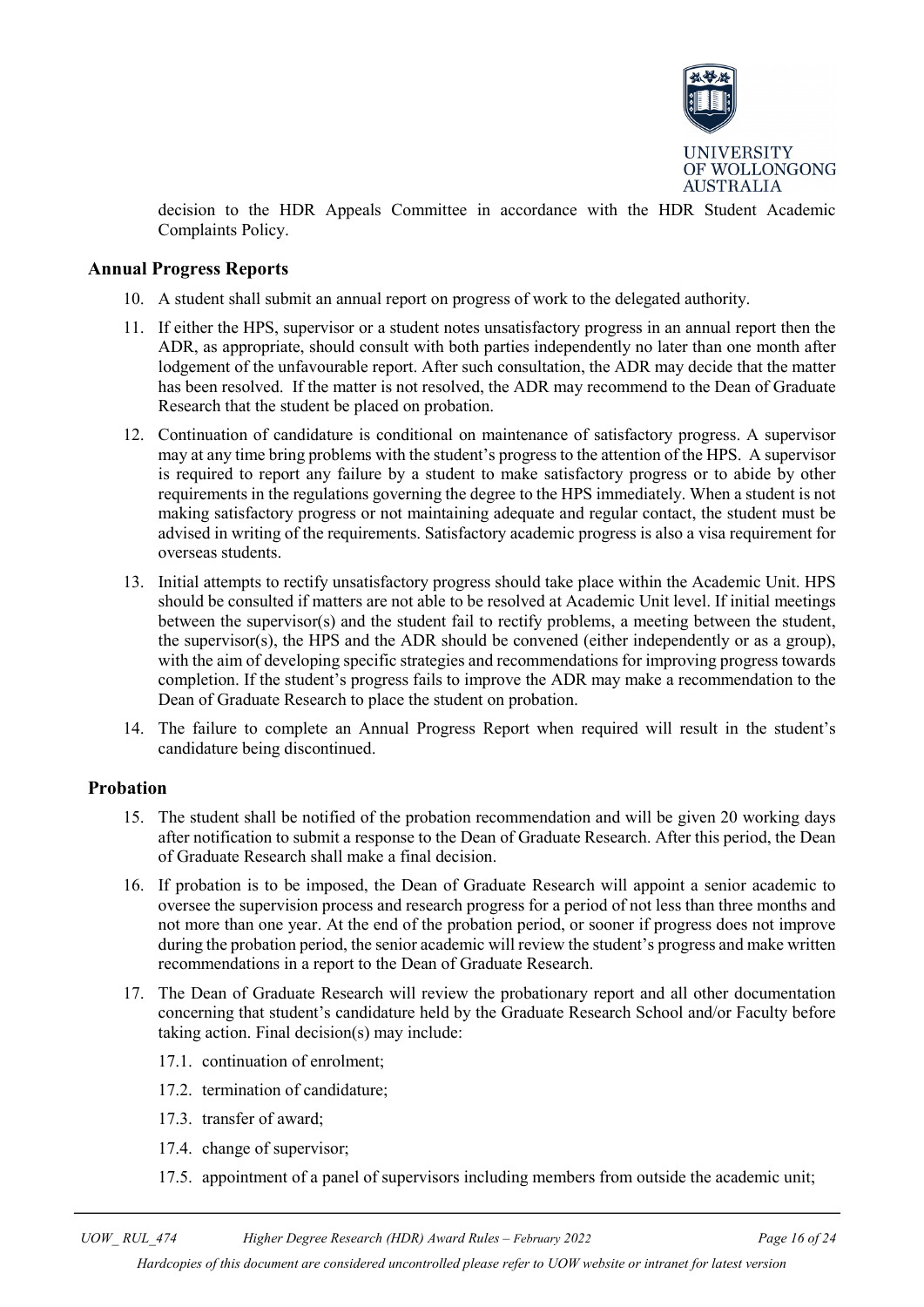

17.6. any other action deemed appropriate.

- 18. If the student refuses to abide by any of the recommendations, then the Dean of Graduate Research can terminate the student's candidature.
- 19. Prior to acting on a recommendation of termination of candidature, the Dean of Graduate Research will advise the student of the impending termination, and allow the student 20 working days to provide the Dean of Graduate Research with any additional relevant information concerning their candidature, supervision and progress.
- 20. Students and supervisors shall be informed of the Dean of Graduate Research's recommendation. If the student disagrees with the outcomes, then they may appeal the decision to the Student Ombudsman in accordance with the HDR Student Academic Complaints Policy.

#### <span id="page-16-0"></span>**Required level of performance in coursework subjects**

21. Where a HDR student does NOT meet the required level of performance for coursework subjects taken as part of their HDR studies, their enrolment will be discontinued. The minimum level of performance is specified in the relevant Course Handbook page.

#### <span id="page-16-1"></span>6 **Research Degree Transfers**

Note that all transfers must occur before Census date for that Session.

#### <span id="page-16-2"></span>**Between Masters by Research and Doctoral degrees**

- 1. To transfer from a Master of Philosophy or a Professional Doctorate to a Doctor of Philosophy in the same field of study, the student must:
	- 1.1. have completed sufficient study in the Master of Philosophy or Professional Doctorate program at this University to allow an assessment of the capacity of the student to undertake independent research at a Doctoral Level. This would normally mean that students have completed required coursework components of the degree and have also completed at least 0.5 EFTSL of their thesis component prior to application to transfer to a Doctor of Philosophy;
	- 1.2. prove their capacity to undertake independent research by presenting a seminar to report on their research topic to a group which must include:
		- a. the primary supervisor, and/or co-supervisors
		- b. the HPS or a member of the Faculty Research Committee (FRC); and
		- c. an independent academic staff member with appropriate disciplinary expertise to appraise the research and requested transfer.
- 2. The primary supervisor will prepare a report on the student's seminar which should be signed by the delegated authority. Once signed the final report will then be forwarded to the Graduate Research School for action.
- 3. To transfer from a Doctoral degree to a Master of Philosophy degree, the delegated authority should approve the transfer and send written advice to the Graduate Research School who will adjust the student's enrolment accordingly.
- 4. To transfer from a Doctoral or a Master of Philosophy degree to a Master of Research degree, the delegated authority should approve the transfer and send written advice to the Graduate Research School who will adjust the student's enrolment accordingly. Note that this only possible if the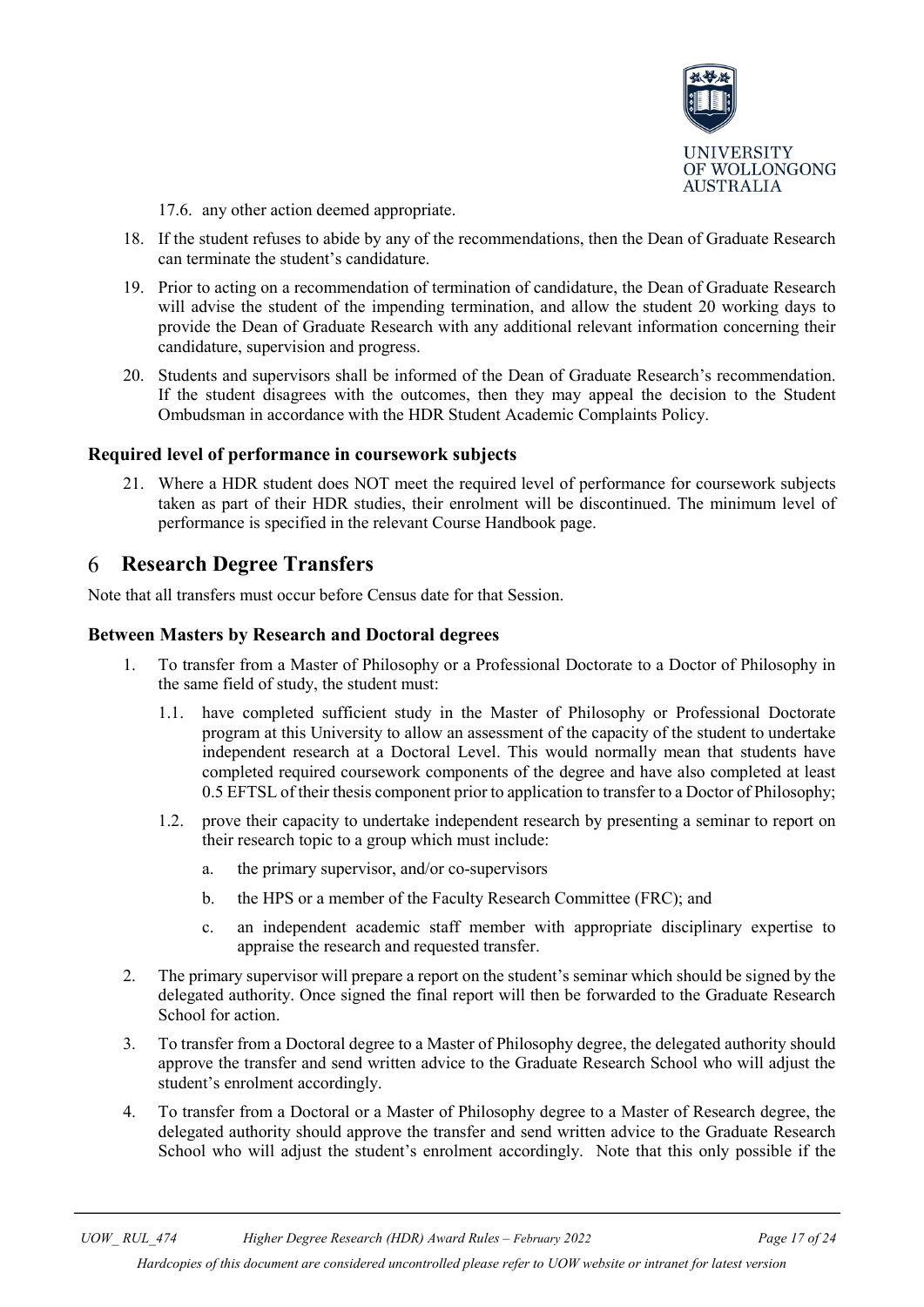

EFTSL on the thesis component of the Doctoral/Master of Philosophy degree is less than or equal to 1.0 as the MRes thesis is of fixed 1.0 EFTSL duration.

### <span id="page-17-0"></span>**Between a HDR degree and a Coursework Degree**

- 5. If a Master of Research or PhD (Integrated) student ceases their enrolment then they may be eligible to be awarded a Bachelor of Research, or other coursework degree, as an exit qualification, provided that the course requirements and learning outcomes are satisfied.
- 6. Students enrolled in HDR degrees may cease enrolment and apply for admission to a coursework program as a new course. Prior coursework study, in a HDR degree, may be granted as credit, as per the Credit for Prior Learning Policy. Credit may be awarded up to a maximum of 100% of course requirements, provided that the course learning outcomes are satisfied.
- 7. Students enrolled in a coursework degree may cease enrolment and apply for admission to a HDR degree as a new course. Prior study may be granted as credit, as per the Credit for Prior Learning Policy. Credit cannot be given for the thesis portion of a HDR degree.

#### <span id="page-17-1"></span> $\tau$ **HDR Degree Assessment and Examination**

### <span id="page-17-2"></span>**Doctoral and Research Masters Degree**

- 1. HDR students undertaking coursework as part of their HDR degree must submit the prescribed assessment work in accordance with the requirements set out or referred to in the relevant Subject Outline, which must be developed and distributed to students in accordance with the Teaching and Assessment: Subject Delivery Policy. Failure to meet the requirements for an assessment task as set out in the Subject Outline may result in a reduction in marks or a fail grade for that assessment task.
- 2. All aspects of Doctoral and Research Masters thesis preparation, submission and examination shall be undertaken in accordance with the Higher Degree Research (HDR) Thesis Preparation, Submission and Examination Policy and the HDR Thesis by Compilation Guidelines.

#### <span id="page-17-3"></span>**Grades of Performance for Higher Degree Research Subjects**

- 3. The approved grades of performance for Higher Degree Research, Thesis (THES) subjects are as follows:
	- 3.1. CO (Complete): Thesis has been examined and satisfactorily completed
	- 3.2. NC (Not Complete):
		- a. Declared where a student has voluntarily withdrawn or transferred
		- b. HDR candidature terminated prior to thesis examination for disciplinary reasons (e.g. lack of progress, misconduct, plagiarism)
		- c. Doctoral thesis has been examined and, based on the Examiners' reports, the Thesis Examination Committee (TEC) has determined that the degree for which the student is enrolled will not be awarded, but that the work was of a sufficient standard for the award of a Master of Philosophy. In such cases a NC will be recorded for the Doctoral degree and the student's enrolment will be transferred to a Master of Philosophy, where a CO will be recorded.
	- 3.3. F (Fail): Thesis has been examined and based on the Examiners' reports the TEC has determined that the degree for which student is enrolled will not be awarded.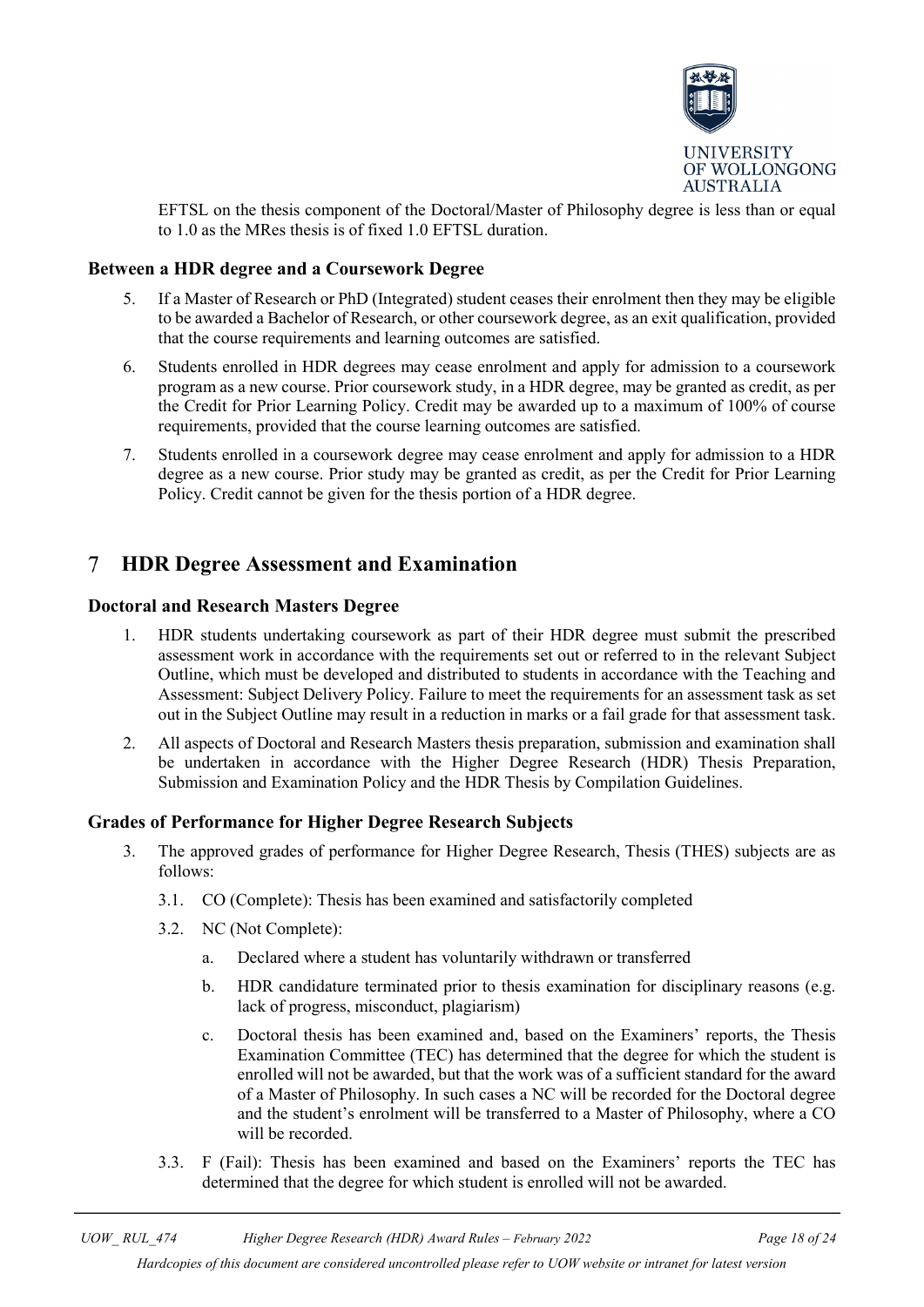

- 4. The approved grades of performance for Higher Degree Research Research Training and Thesis (RESH) subjects are as follows:
	- 4.1. HD, High Distinction, 85% to 100%
	- 4.2. D, Distinction, 75% to 85%
	- 4.3. C, Credit, 65% to 75%
	- 4.4. P, Pass, 50% to 65%
	- 4.5. F, Fail, less than 50%

### <span id="page-18-0"></span>**Interim Grades for Higher Degree Research Subjects**

- 5. Interim grades for Higher Degree Research, Thesis (THES) or Higher Degree Research Research Training and Thesis (RESH) subjects are as follows:
	- 5.1. IPR (In Progress Research): Where a THES or RESH subject is required to be undertaken over more than one session, an IPR grade shall be declared at the end of each session until a student completes, or their candidature is withdrawn or discontinued.

### <span id="page-18-1"></span>**Higher Doctoral Degrees**

- 6. Before a Higher Doctoral degree thesis is sent to examiners, the Thesis Examination Committee should be satisfied that the submitted evidence is of sufficiently high quality to be prima facie worthy of examination for the degree. In making its determination the Thesis Examination Committee will seek advice from the relevant Faculty Research Committee (FRC).
- 7. The relevant FRC will assess if the submitted thesis is prima facie worthy of examination and will advise the Thesis Examination Committee of its assessment. The Thesis Examination Committee may use other advice, in confidence, to support this assessment as it sees fit.
- 8. If, after receiving the advice of the relevant FRC, the Thesis Examination Committee is satisfied that the thesis is worthy of examination for the degree then two examiners shall be appointed, both of whom must be external to the University. Examiners selected must be at least at Professorial level or equivalent, and pre-eminent in the field.
- 9. A list of approximately five examiners will be compiled by the Thesis Examination Committee, on advice of the relevant FRC, and shown to the applicant. The applicant may raise an objection to a potential examiner based on fair reasons. The Thesis Examination Committee shall consider any objection in making their selection of final examiners.
- 10. Each examiner shall make an independent report on the submitted evidence.
- 11. Should the examiners not agree in their recommendations or should, for any other reason, further opinion on the merit of the submitted evidence be needed, the Thesis Examination Committee may appoint an additional examiner or examiners to make an independent report on the submitted evidence.
- 12. At the conclusion of the examination, the examiners will submit to the Thesis Examination Committee a concise report on the merits of the submitted evidence and on the examination results and the Thesis Examination Committee shall determine whether or not the applicant may be admitted to the degree.
- 13. Applicants wishing to lodge an appeal in relation to a Higher Doctoral degree examination outcome may do so in accordance with the HDR Student Academic Complaints Policy.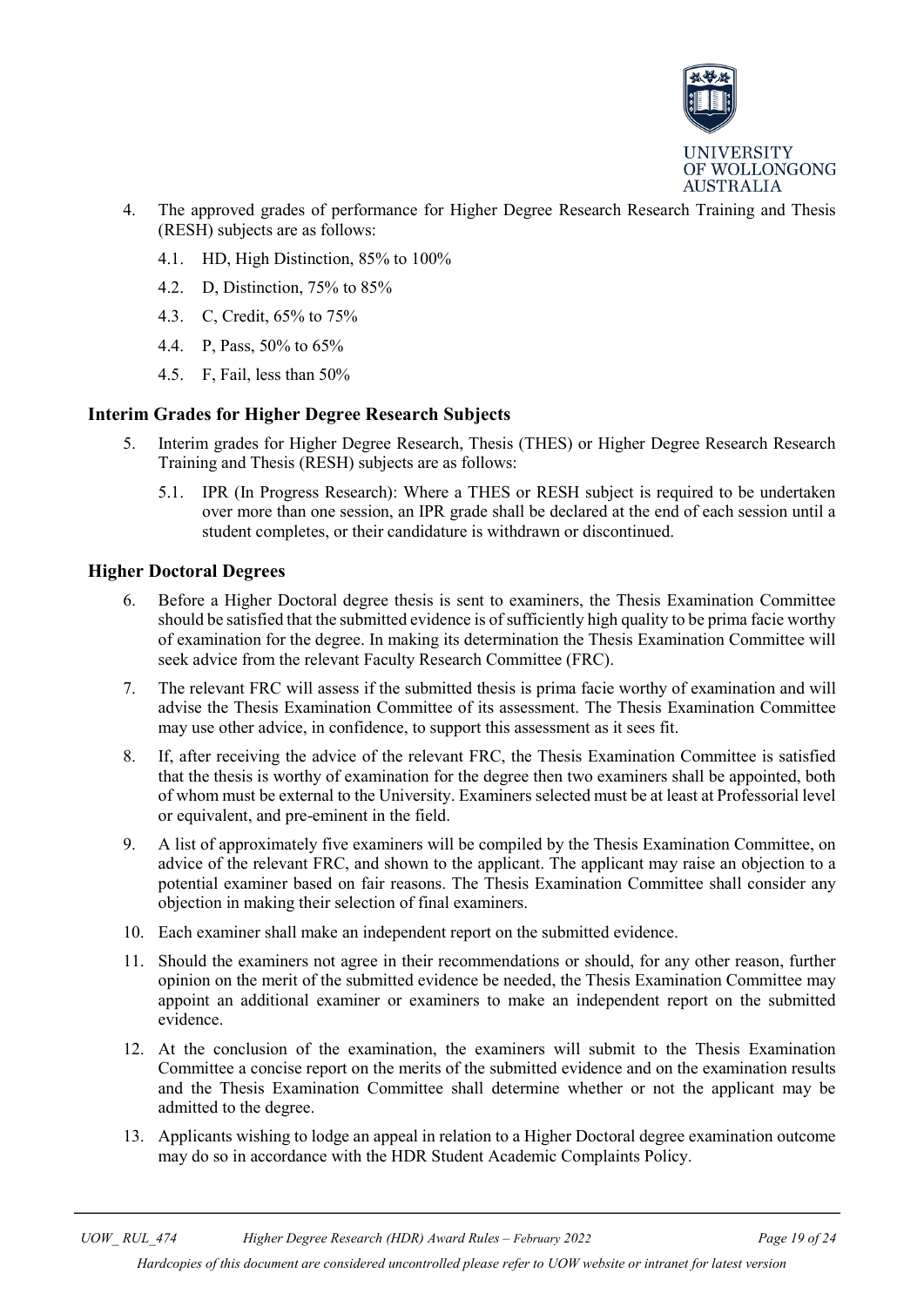

### <span id="page-19-0"></span>**Granting HDR awards with an "Examiners' Commendation for Outstanding Thesis"**

- 14. The following requirements must be met for a student to be eligible to receive a Higher Degree Research (HDR) award with an "Examiners' Commendation for Outstanding Thesis":
- 15. A student must be enrolled in one of the following courses:
	- 15.1. A Master of Philosophy, or
	- 15.2. A Doctorate by Research, and
	- 15.3. Both examiners must recommend a commendation because, in that specific discipline, the thesis meets all three (3) criteria listed below:
		- a. the thesis is a contribution to the field of study that is exceptionally innovative and original, and
		- b. the thesis is suitable for publication in an esteemed book or in a refereed journal of high repute, and
		- c. the thesis is among the best thesis presentations examined by each examiner.

#### <span id="page-19-1"></span>8 **HDR Degrees of the University**

#### <span id="page-19-2"></span>**Masters by Research Degrees**

#### <span id="page-19-3"></span>**Requirements for the award of a Master of Philosophy degree**

- 1. To qualify for award of a Master of Philosophy listed in Appendix 1 below, a student shall accrue the required number of credit points by satisfactory completion of subjects specified in the postgraduate handbook and such examinations and other work as may be prescribed.
- 2. A Master of Philosophy course program shall comprise subjects having a value of 96 credit points at 900 level including:
	- 2.1. a research thesis subject having a value of 72 credit points at 900 level and
	- 2.2. other coursework subjects having a value of 24 credit points at 800/900 level.

#### <span id="page-19-4"></span>**Requirements for the award of a Master of Research Degree**

- 3. To qualify for award of a Master of Research Degree listed in Appendix 1 below, a student shall accrue the required number of credit points by satisfactory completion of subjects specified in the undergraduate/postgraduate handbook and such examinations and other work as may be prescribed.
- 4. The requirements for a Master of Research degree can be met by satisfying a) or b) below:
	- a) A Master of Research Degree course program shall comprise subjects having a value of 96 credit points at 800/900 level including:

a research thesis subject having a value of 48 credit points at 900 level and

other coursework subjects (or credit) having a value of 48 credit points at 800/900 level

b) A Master of Research degree course programme shall comprise a research thesis subject having a value of 48 cp at the 900 level together with satisfactory completion of the Bachelor of Research.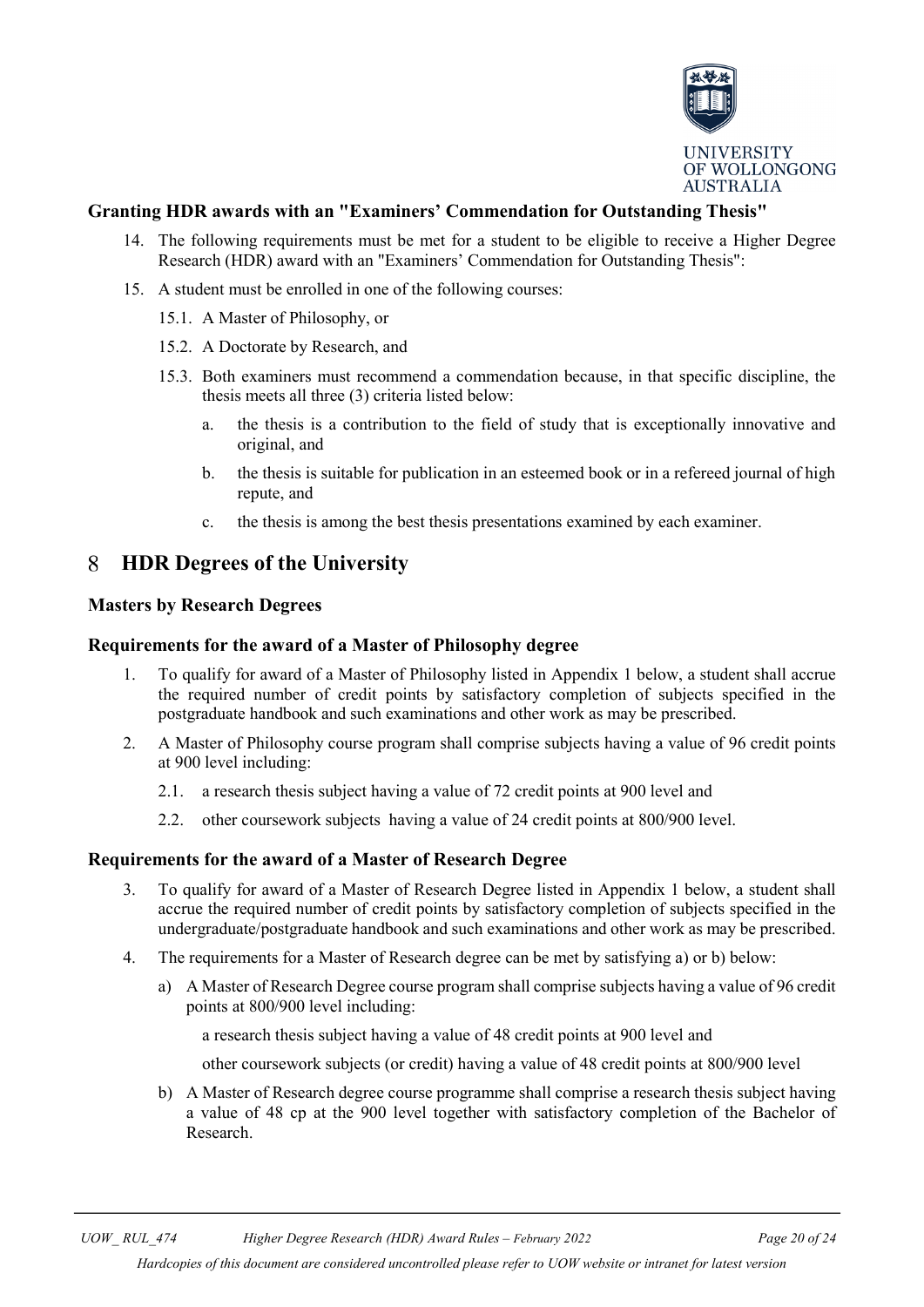

### <span id="page-20-0"></span>**Requirements for the award of a Doctoral Degree**

- 5. To qualify for award of a Doctoral degree listed in Appendix 1 below, a student shall accrue the required number of credit points by satisfactory completion of subjects specified in the postgraduate handbook and such examinations and other work as may be prescribed.
- 6. A PhD course program shall comprise a research thesis subject having a value of 192 credit points at 900 level
- 7. A PhD (Integrated) course program, Doctor of Education and Doctor of Public Health Professional Doctorate course programs shall comprise subjects having a value of 192 credit points at 800/900 level including:
	- 7.1. a research thesis subject having a value of 144 credit points at 900 level and
	- 7.2. other coursework subjects (or credit) having a value of 48 credit points at 800/900 level
- 8. The PhD (Clinical Psychology) course program shall comprise subjects having a value of 192 credit points at 800/900 level including:
	- 8.1. a research thesis subject having a value of 128 credit points at 900 level and
	- 8.2. other coursework subjects (or credit) having a value of 64 credit points at 800/900 level
- 9. The Doctor of Creative Arts professional doctorate shall comprise a research thesis subject which includes creative work and written exegesis, having a value of 192 credit points at 900 level
- 10. The joint PhD course program shall comprise a research thesis subject having a value of 192 credit points at 900 level. Note that a minimum of 48cp of study shall be undertaken at UOW and a minimum of 48cp of study at the partner University.

#### <span id="page-20-1"></span>**Requirements for the award of a Higher Doctoral Degree**

- 11. To qualify for award of a Doctor of Laws, Doctor of Letters or Doctor of Science, listed in Appendix 1 below, an applicant shall have a research thesis examined and satisfactorily completed. The thesis submitted for examination shall consist of:
	- 11.1. a list of published and/or unpublished works on which the claim for admission to the degree is based. All works, apart from quotations, to be presented in, or translated into, English, unless otherwise approved; and
	- 11.2. a statement, which shall be an overview of normally not less than 5,000 words, setting out ways in which the collective works provide an original and significant contribution to knowledge. this statement should include:
		- a. details of sources from which the works were derived;
		- b. details of the extent to which work of others has been included or used;
		- c. the level of contribution of the applicant to the body of published works;
		- d. evidence that the criteria set out in 15) below are satisfied; and
		- e. a declaration identifying any of the works that have been submitted for any other qualification.
- 12. The thesis submitted for examination must meet the following criteria:
	- 12.1. The applicant is an internationally recognised leader in their field.

*UOW\_ RUL\_474 Higher Degree Research (HDR) Award Rules – February 2022 Page 21 of 24*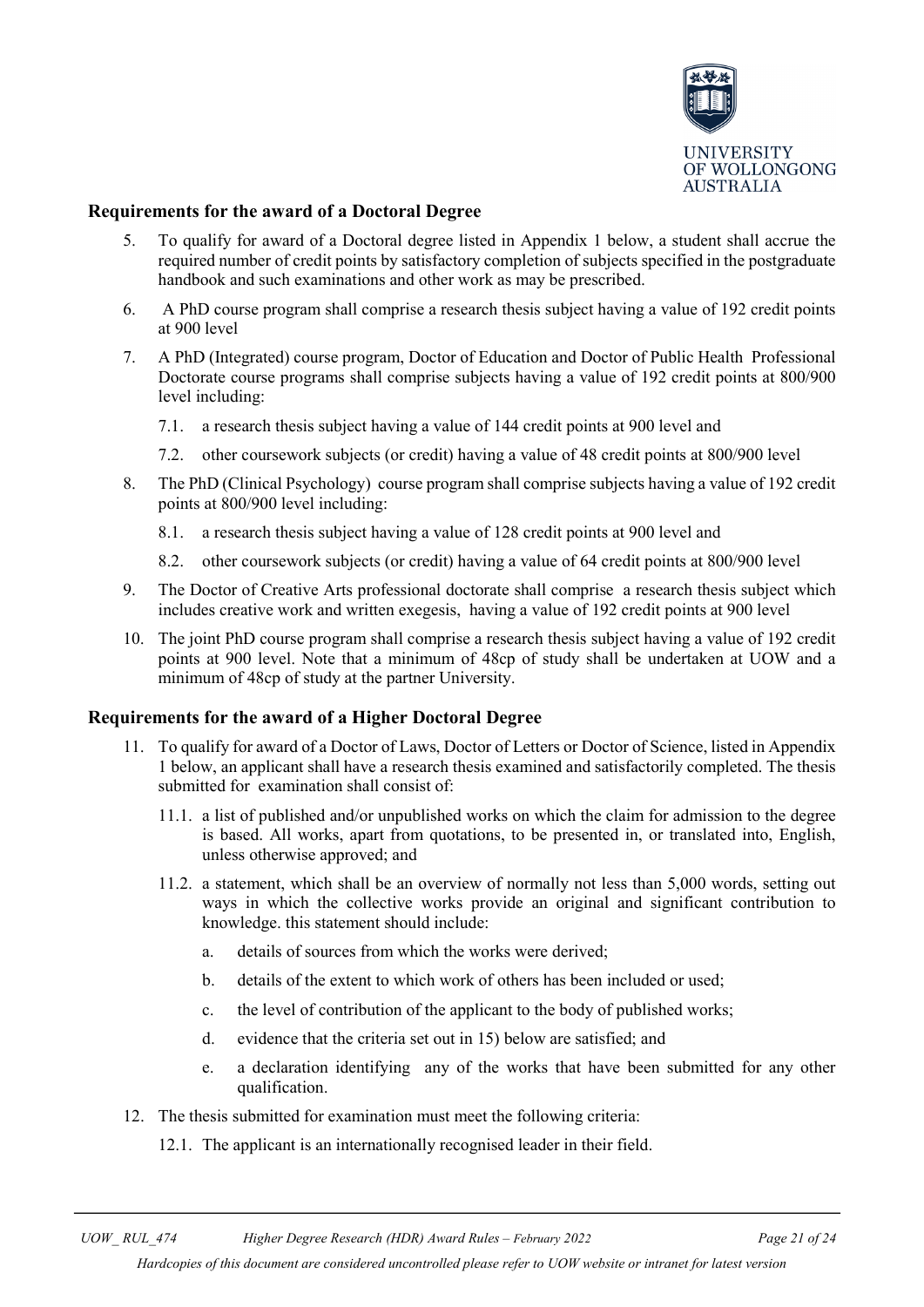

- 12.2. The applicant has made a significant and sustained contribution to the field usually over at least a 20 year period. As appropriate for the discipline, the student should have produced an outstanding body of published work in highly-esteemed journals. There must be evidence that the student's publications have been highly influential (e.g. highly cited).
- 12.3. The work is innovative and at the leading edge of a discipline, perhaps using leading-edge technology or methodology.
- 12.4. As a leader, the applicant is able to show a significant contribution to mentoring of other researchers in their field, such as through collaborative grants, successful PhD completions, examinations of PhD theses or as a member of international and national committees of note.

#### <span id="page-21-0"></span> $\mathbf Q$ **Other**

#### <span id="page-21-1"></span>**General Saving Clause**

1. Notwithstanding anything to the contrary herein contained, Council may dispense with or suspend any requirement of, or prescription by, these Rules.

### <span id="page-21-2"></span>**Application for Amending Rules**

2. Should an amendment be made to either or both these Rules or the attachments following these Rules, the amendment shall apply from the date of implementation, but not retrospectively, to all students, unless determined otherwise by Council.

#### <span id="page-21-3"></span>**Appeal**

- 3. Where a student has a complaint regarding a decision made under these Rules which comes within the definition of 'academic complaint' in the Coursework Student Academic Complaints Policy or the Higher Degree Research (HDR) Student Academic Complaints Policy, the student may pursue the academic complaint in accordance with the procedures set out in that policy.
- 4. Where a student has a complaint regarding a decision under these Rules that does not come within the definition of 'academic complaint' in the Coursework Student Academic Complaints Policy or Higher Degree Research (HDR) Student Academic Complaints Policy, the student may appeal against that decision within 14 days of notification of the decision. The appeal must be in writing and provide sufficient detail to enable due consideration of the matter.

| <b>Version</b><br>Control | <b>Date Effective</b> | <b>Approved By</b> | Amendment                                                                                                                      |
|---------------------------|-----------------------|--------------------|--------------------------------------------------------------------------------------------------------------------------------|
|                           | 1 January 2020        | Council            | Replaced General Course Rules in<br>conjunction with Coursework Rules.                                                         |
|                           | 12 June 2020          | Council            | Administrative amendments to update<br>position titles.                                                                        |
|                           | 14 August 2020        | Council            | Minor amendments to Appendix 1 to reflect<br>the Faculty Realignment as approved by the<br>University Council on 12 June 2020. |

# <span id="page-21-4"></span>**Version Control and Change History**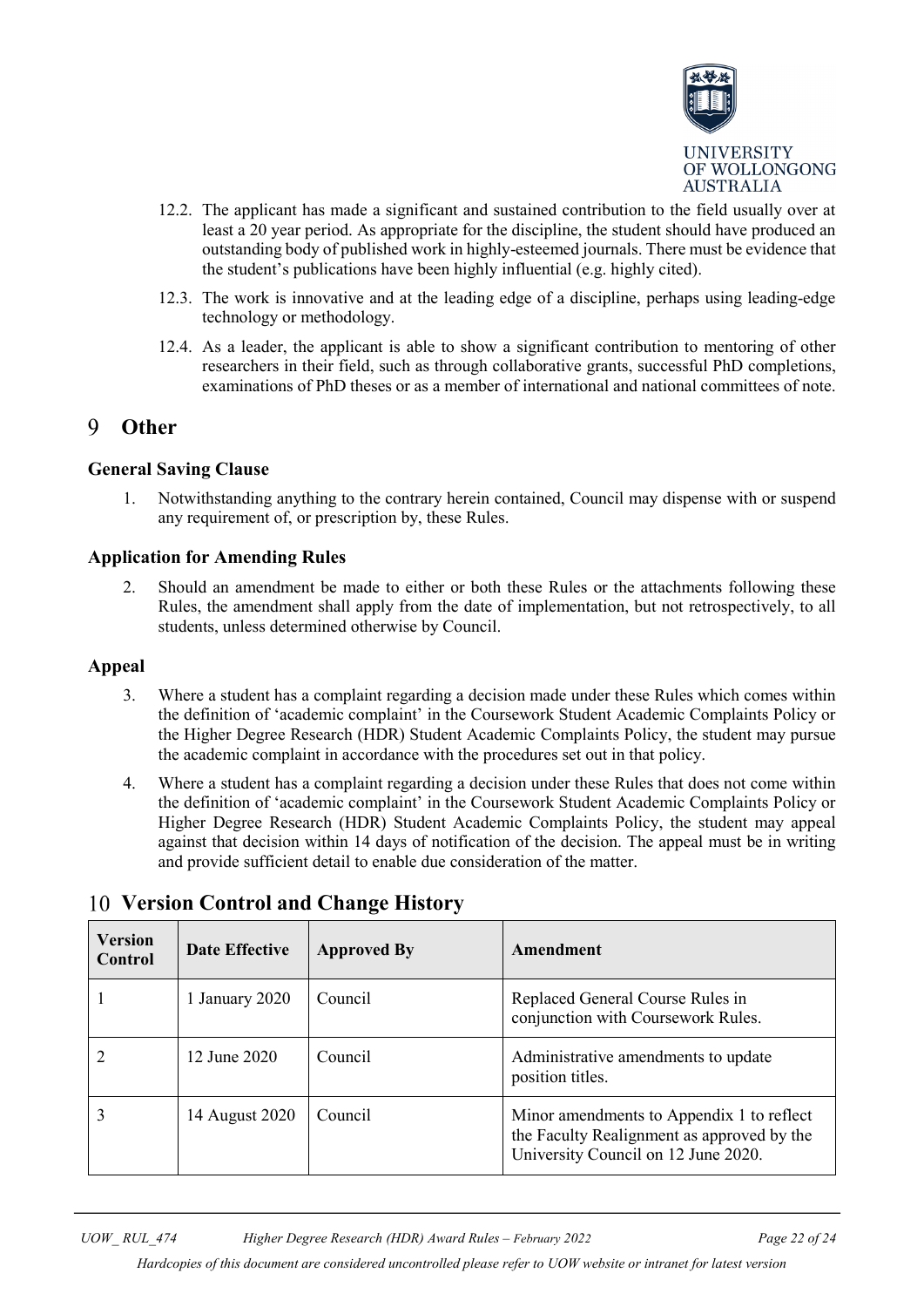

<span id="page-22-0"></span>

| 9 April 2021        | Council | Amendments to Section 2 Definitions and<br>Section 4 Enrolment and Variations to<br>reinstate the provision relating to the<br>suspension, exclusion or expulsion of a<br>student from the University following a risk<br>assessment. |
|---------------------|---------|---------------------------------------------------------------------------------------------------------------------------------------------------------------------------------------------------------------------------------------|
| 18 February<br>2022 | Council | Updates to position titles following portfolio<br>realignments.                                                                                                                                                                       |